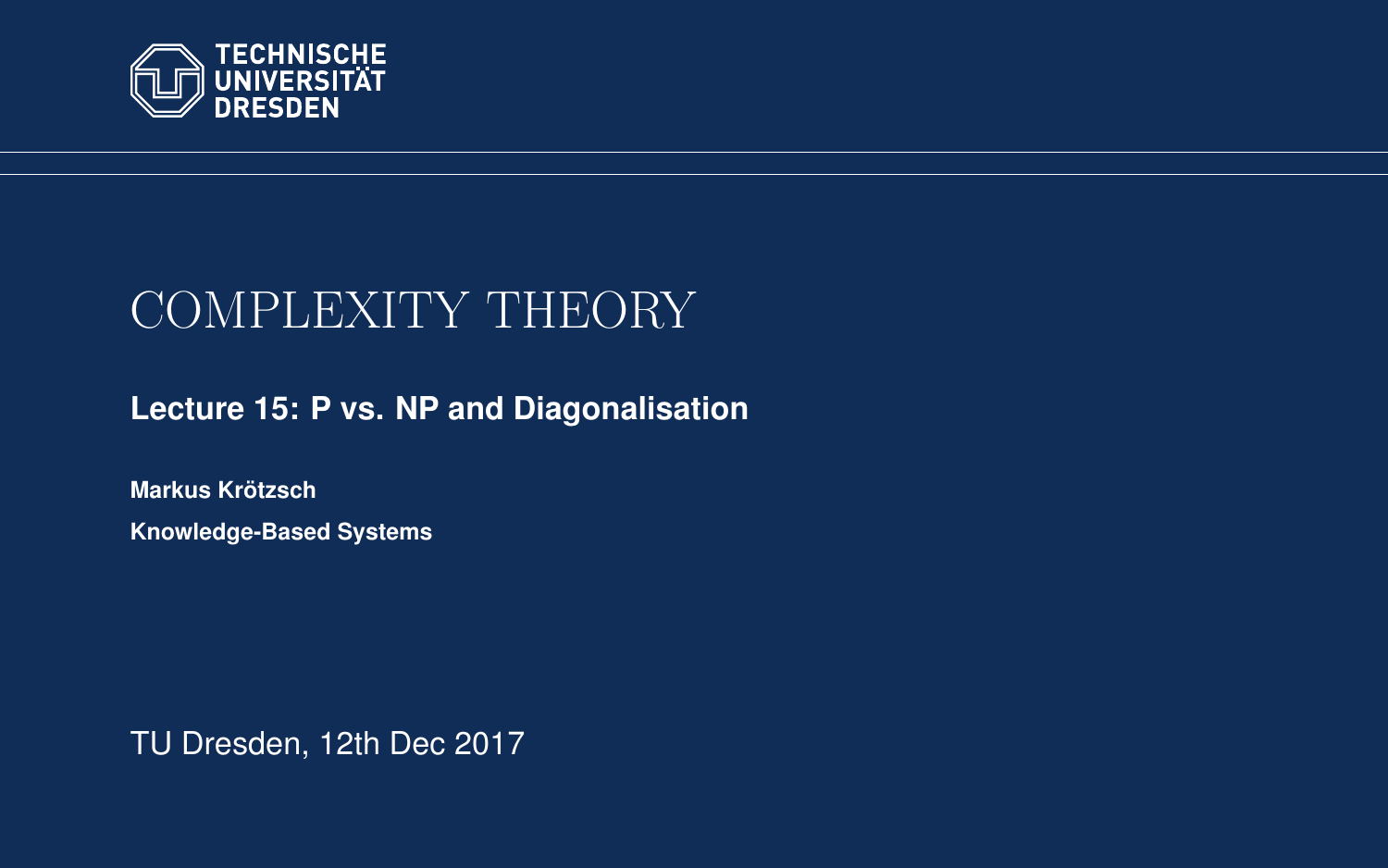# **Review**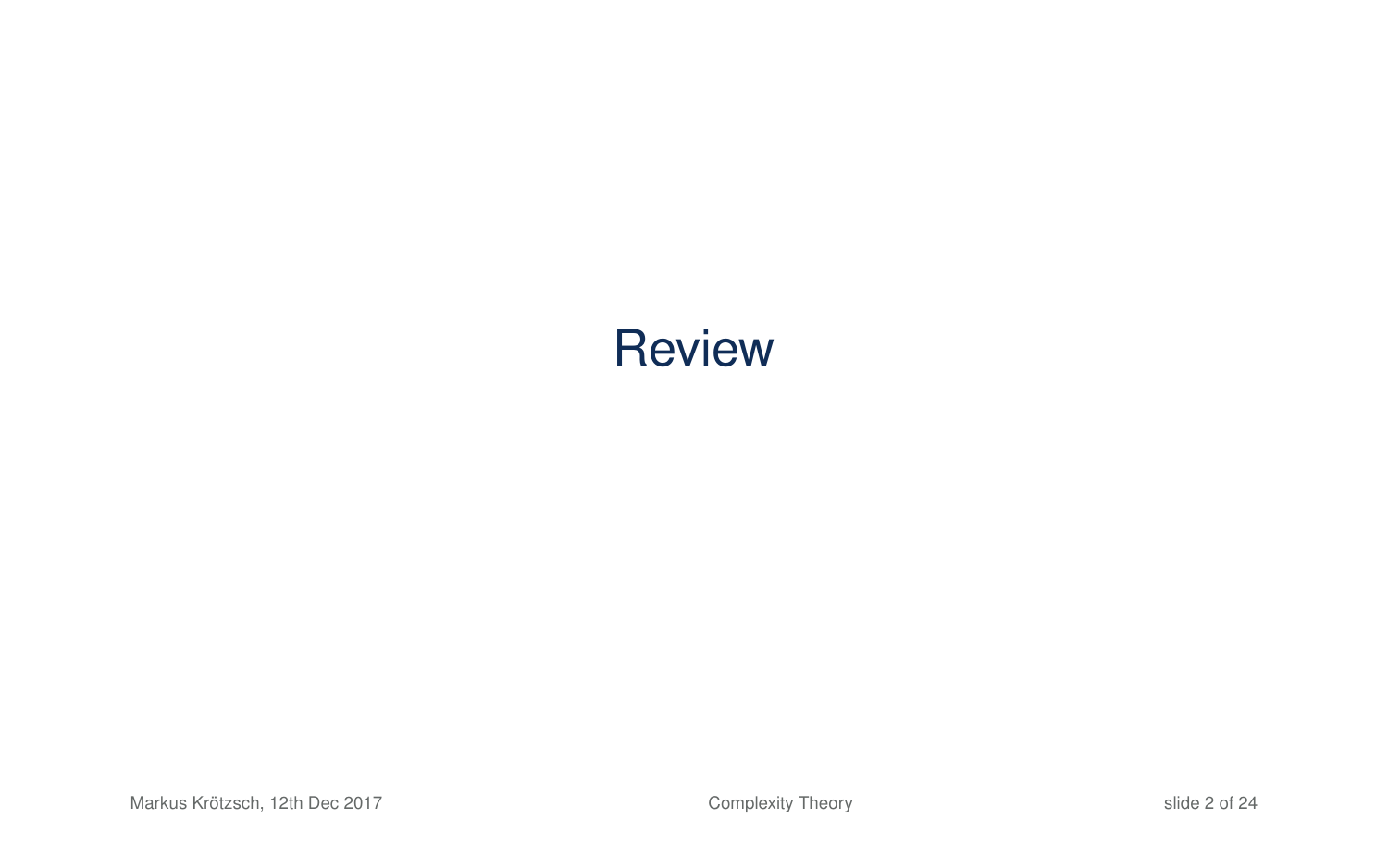**Theorem 15.1 (Ladner, 1975):** If  $P \neq NP$ , then there are problems in NP that are neither in P nor NP-complete.

Such problems are called NP-intermediate.

- No natural problem is known to be NP-intermediate
- Indeed, this would imply that  $P \neq NP$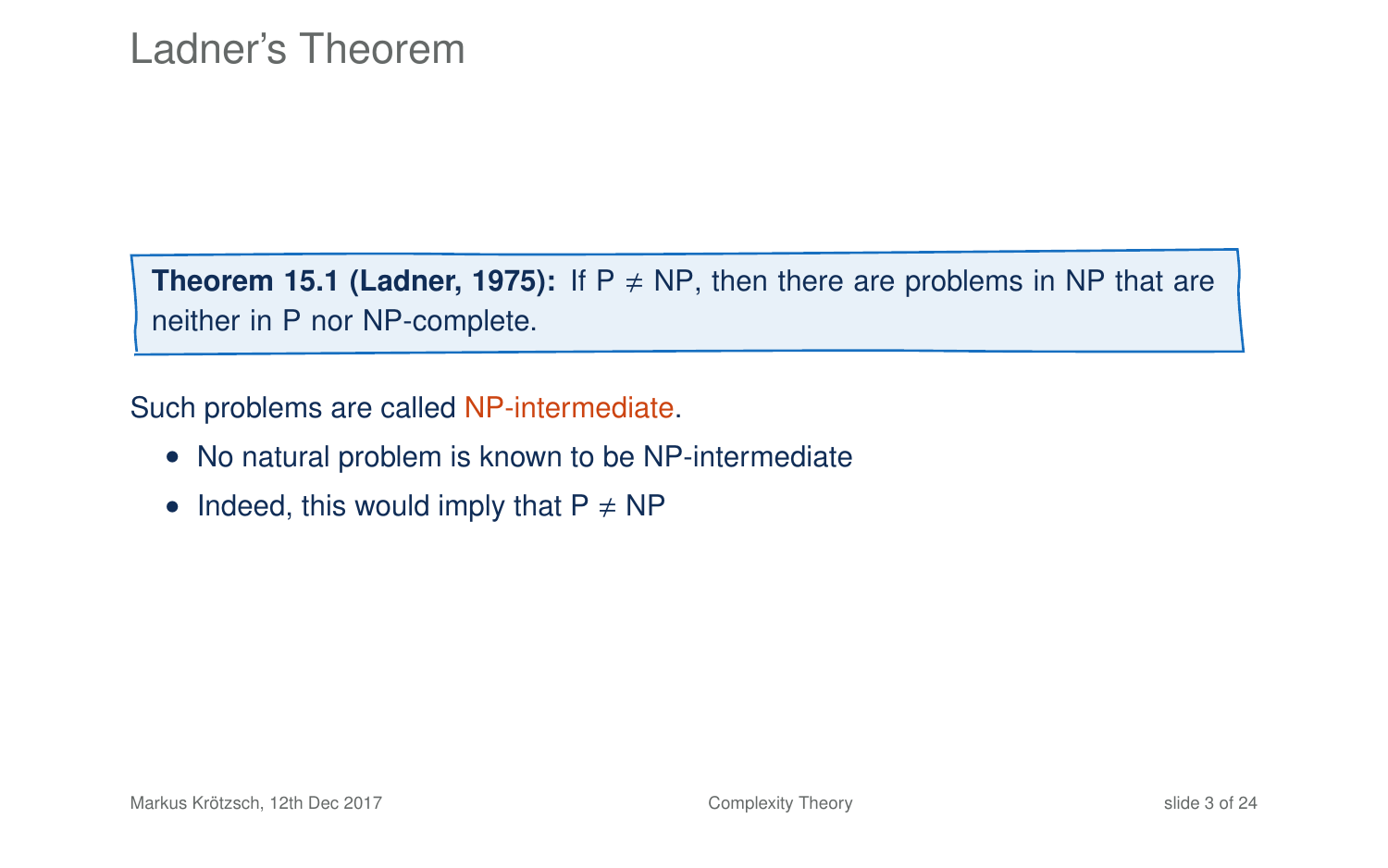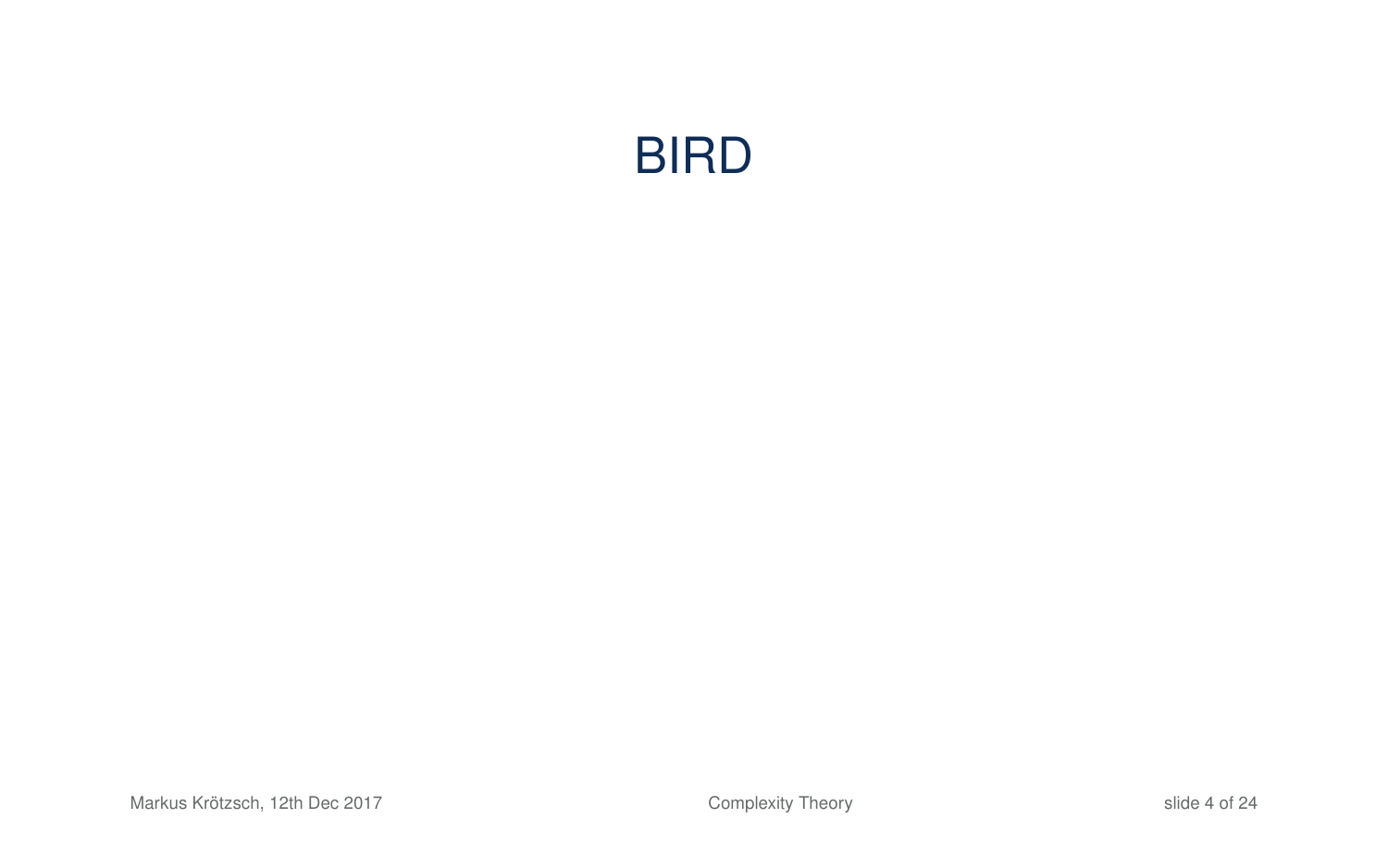# BIRD

There was this emperor and he asks this shepherd's boy:

"How many seconds in eternity?"

The shepherd's boy says:

"There's this mountain of pure diamond. It takes an hour to climb it, and an hour to go around it. Every hundred years, a little bird comes, and sharpens its beak on the diamond mountain. And when the entire mountain is chiselled away, the first second of eternity will have passed."

(from a story by the Brothers Grimm/Steven Moffat)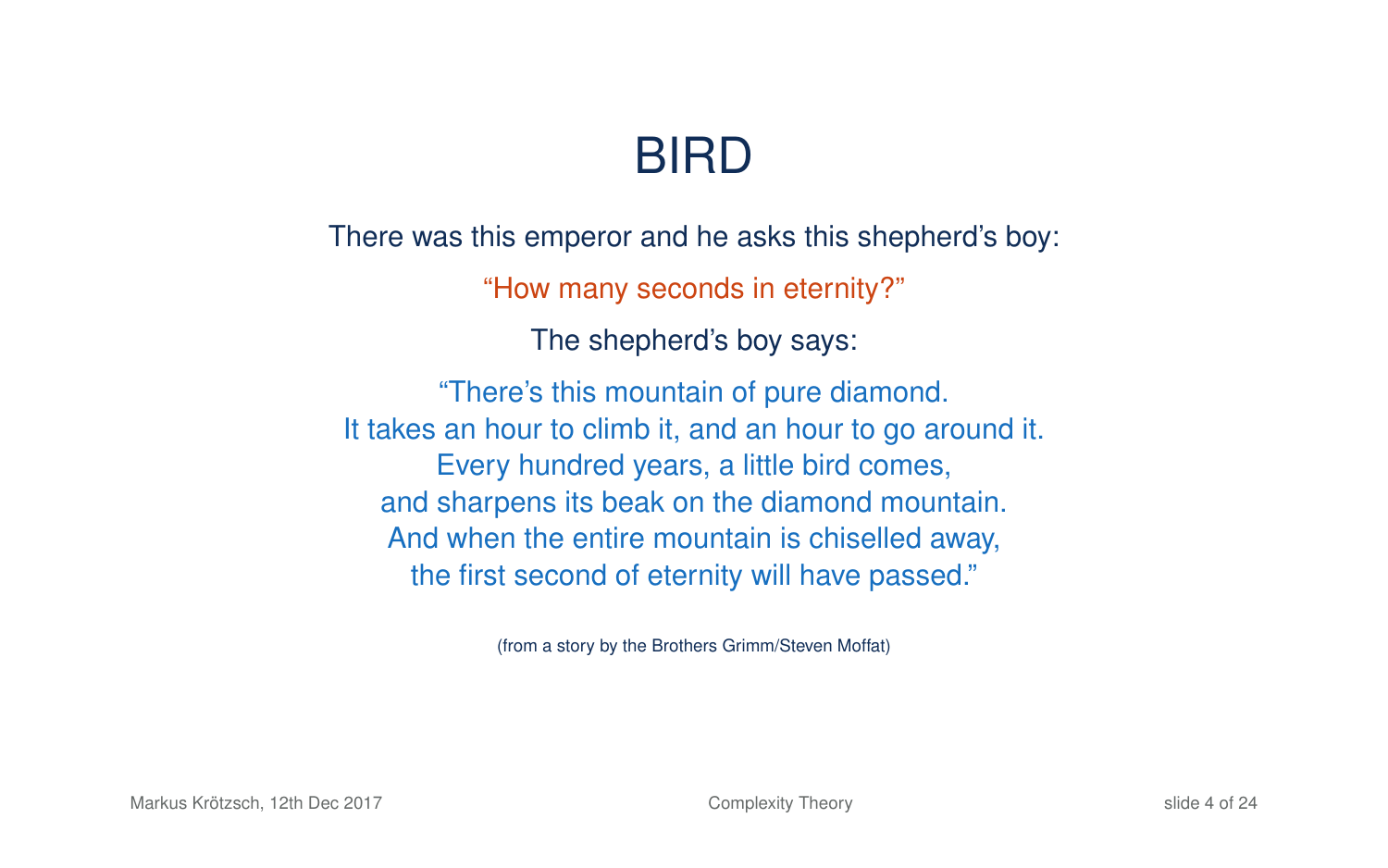#### Lazy diagonalisation

#### A powerful proof idea:

- Don't try to construct a diagonalisation that tries to flip the behaviour for a TM M*<sup>i</sup>* that is given in the input
- $\bullet$  Rather, for each  $\mathcal{M}_i$  that you want to be different from, keep on behaving "sufficiently different" for a large range of inputs – until the inputs given are big enough to detect a difference with  $M_i$  (on much smaller inputs)
- To know which  $M_i$  we are working on, simply recompute  $f(0), f(1), \ldots$  as far as possible in each step

#### **We observed:**

- Progress is really slow with this method.
- However, it does not matter how inefficient the actual computations are internally. Lazy diagonalisation has all the time in the world.

(the little bird keeps chiseling away diamond mountains for eternity)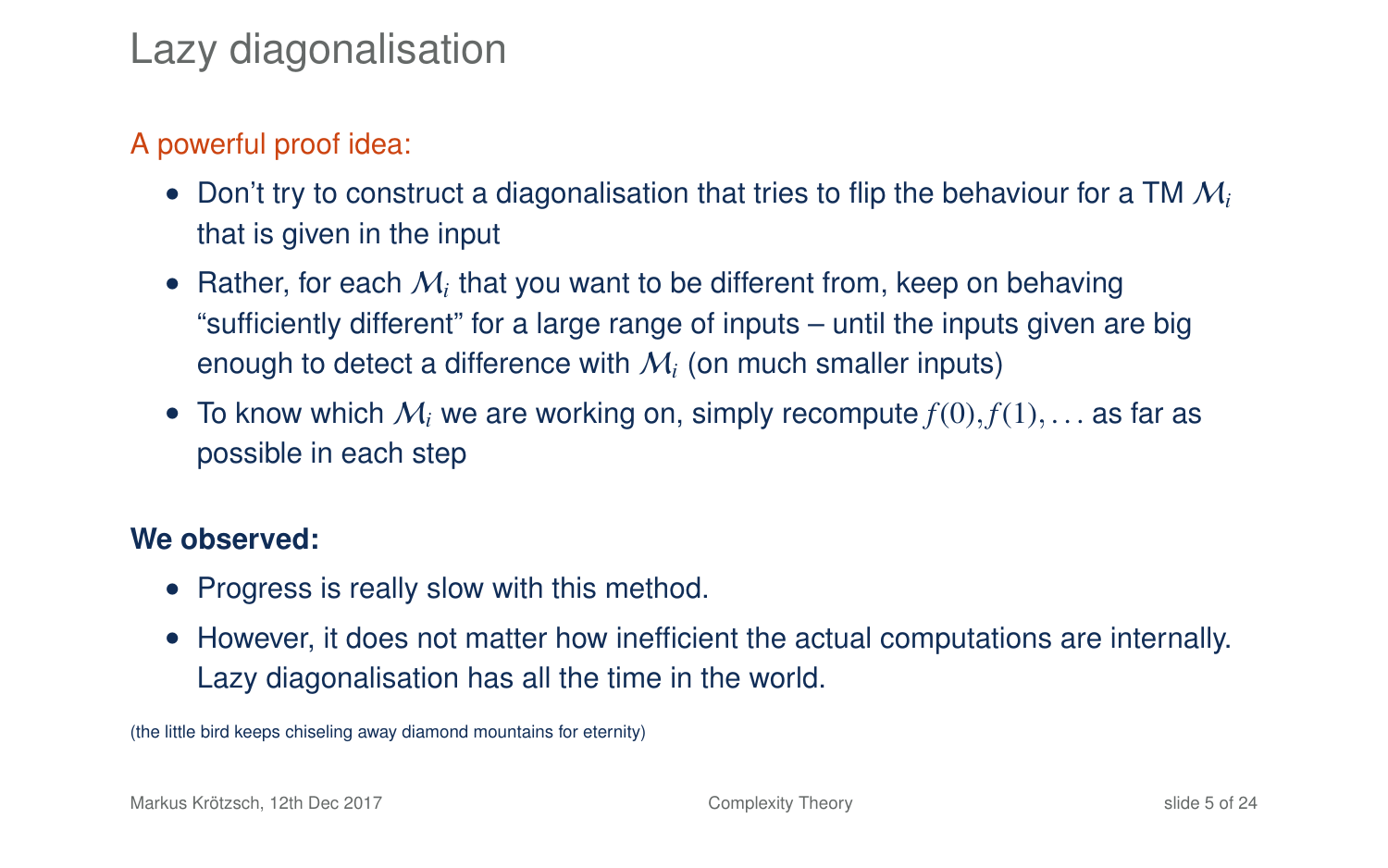# Schöning's Generalisation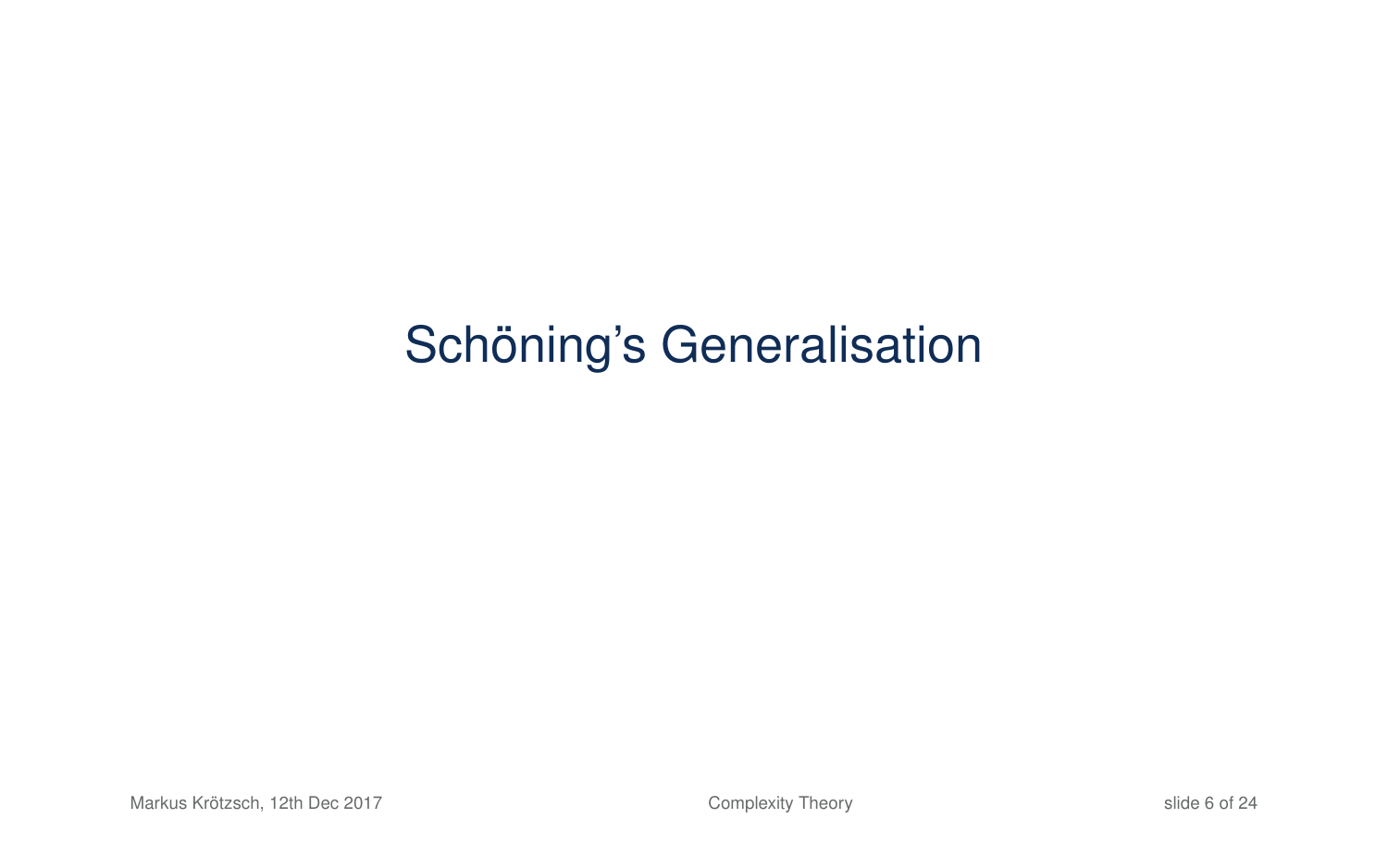#### Intermediate problems between other classes

Uwe Schöning established the following interesting generalisation of Ladner's approach:

**Theorem 15.2 (Schöning 1982):** Consider two classes  $C_1$  and  $C_2$  of decidable languages such that for either class C*k*:

- We can effectively enumerate TMs  $\mathcal{M}_0^k, \mathcal{M}_1^k, \dots$  such that  $C_1 = \{1, (M^k) \mid i > 0\}$  $C_k = \{L(\mathcal{M}_i^k) \mid i \ge 0)\}.$
- If **L** ∈ C*<sup>k</sup>* and **L'** differs from **L** on only a finite number of words, then **L'** ∈ C*<sup>k</sup>* If there are decidable languages  $L_1 \notin C_1$  and  $L_2 \notin C_2$ , then there is a decidable language  $L_d \notin C_1 \cup C_2$ . Moreover, if  $L_1 \in P$  and  $L_2$  is not trivial (i.e.,  $L_2 \notin \{0, \Sigma^*\}$ ), then  $L_d \leq_p L_2$ .

#### This can be used for proving the existence of many other classes of intermediate problems.

The result has an elegant, not very long proof slightly different from our proof of Ladner's theorem, but using related ideas. See Uwe Schöning: A Uniform Approach to Obtain Diagonal Sets in Complexity Classes, Theor. Comput. Sci. 18, 95–103. Markus Krötzsch, 12th Dec 2017 **[Complexity Theory](#page-0-0)** Complexity Theory slide 7 of 24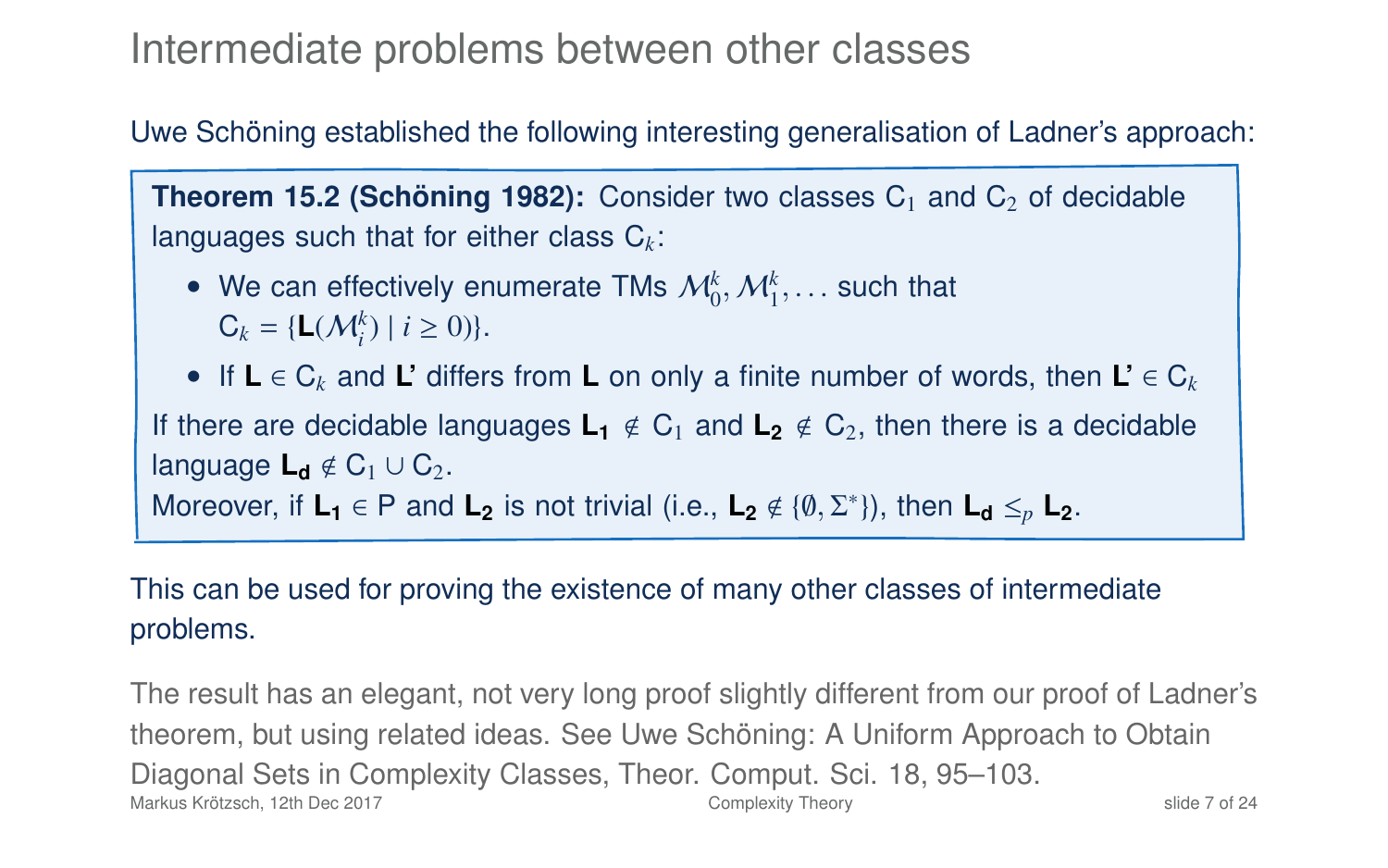### Example: Ladner's Theorem via Schöning

We obtain the previous result as a special case:

**Corollary 15.3:** Consider the classes  $C_1$  = NPC (NP-complete problems) and  $C_2 = P$  of decidable languages. We find that for either class  $C_k$ :

- We can effectively enumerate TMs  $\mathcal{M}_0^k, \mathcal{M}_1^k, \dots$  such that  $C_1 = \{1, (M^k) \mid k > 0\}$  $C_k = \{L(\mathcal{M}_i^k) \mid i \ge 0)\}.$
- If **L** ∈ C*<sup>k</sup>* and **L'** differs from **L** on only a finite number of words, then **L'** ∈ C*<sup>k</sup>*

If  $P \neq NP$ , then  $L_1 = \emptyset \notin NPC$  and  $L_2 = Sar \notin P$ , hence there is a decidable language **L<sup>d</sup>** < NPC ∪ P.

Moreover, as  $\emptyset \in P$  and **Sat** is not trivial,  $L_d \leq_p S_{AT}$  and hence  $L_d \in NP$ .

#### **Proof:** Most properties are clear. The enumeration of NP-complete languages can be constructed by using ideas we have used to prove Ladner's theorem.

Enumerate all pairs of polytime TMs and polytime reductions, and construct a new machine for each pair: on input *w*, check if he reduction correctly reduces **S**at to the given TM for all inputs up to this length. If yes, behave like the TM; if no, behave like **S**at. Therefore, if a reduction is not working, the resulting machine will be like **S**at in all but a finite number of places.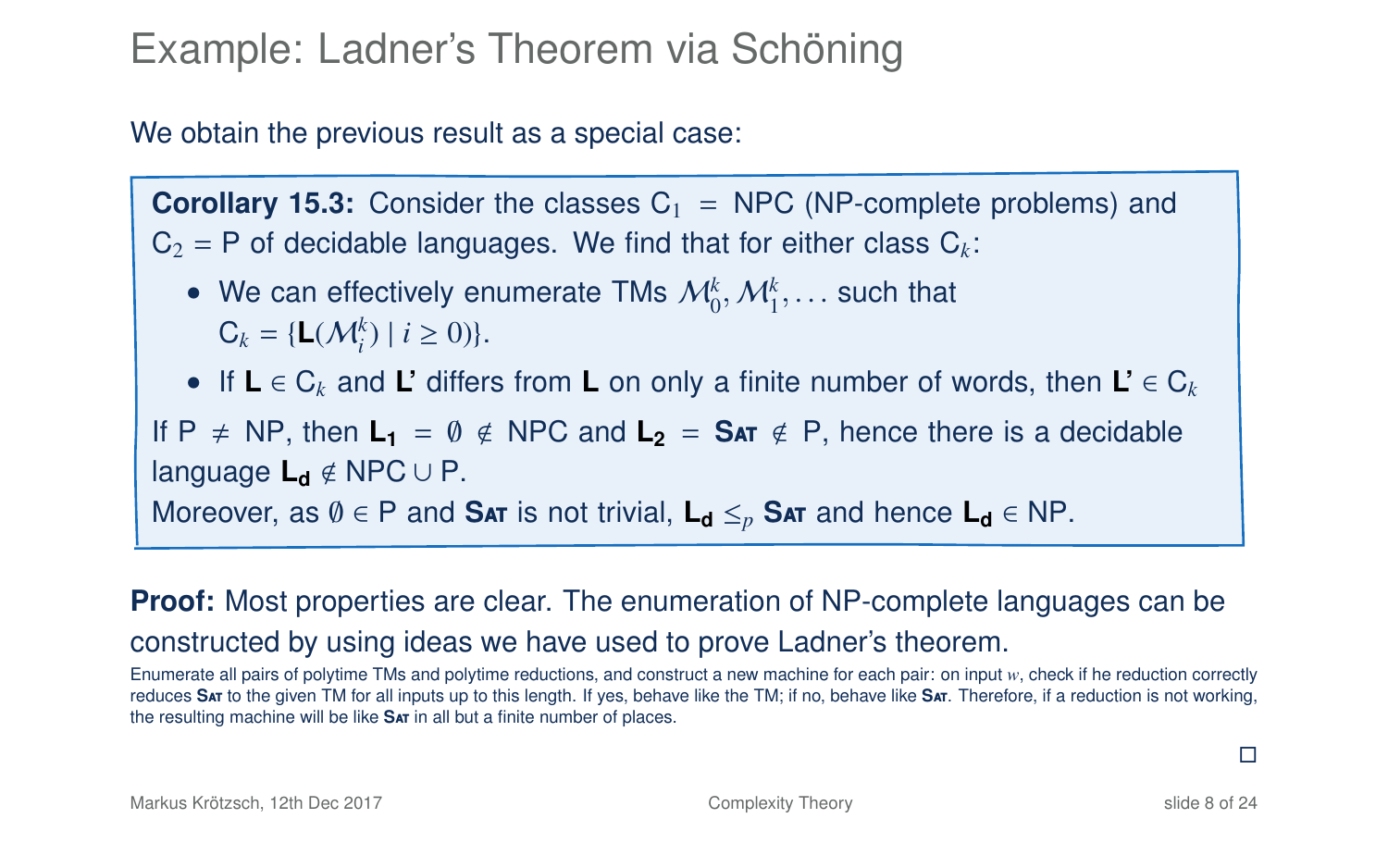### Example: Separating coNP from NPC

We obtain the previous result as a special case:

**Corollary 15.4:** Consider the classes  $C_1$  = NPC (NP-complete problems) and  $C_2$  = coNP of decidable languages. We find that for either class  $C_k$ :

• We can effectively enumerate TMs  $\mathcal{M}_0^k, \mathcal{M}_1^k, \dots$  such that  $C_1 = \{1, (M^k) \mid k > 0\}$  $C_k = \{L(\mathcal{M}_i^k) \mid i \ge 0)\}.$ 

• If **L** ∈ C*<sup>k</sup>* and **L'** differs from **L** on only a finite number of words, then **L'** ∈ C*<sup>k</sup>* If  $NP \neq \text{coNP}$ , then  $L_1 = \emptyset \notin \text{NPC}$  and  $L_2 = \text{SAT} \notin \text{coNP}$ , hence there is a decidable language **L<sup>d</sup>** < NPC ∪ coNP.

Moreover, as  $\emptyset \in P$  and **Sat** is not trivial,  $L_d \leq_p S_{AT}$  and hence  $L_d \in NP$ .

In words: There are problems in NP which are not in coNP and yet not NP-complete. This is a stronger statement than Ladner's theorem, but it also uses a stronger assumption (namely that  $NP \neq coNP$ ).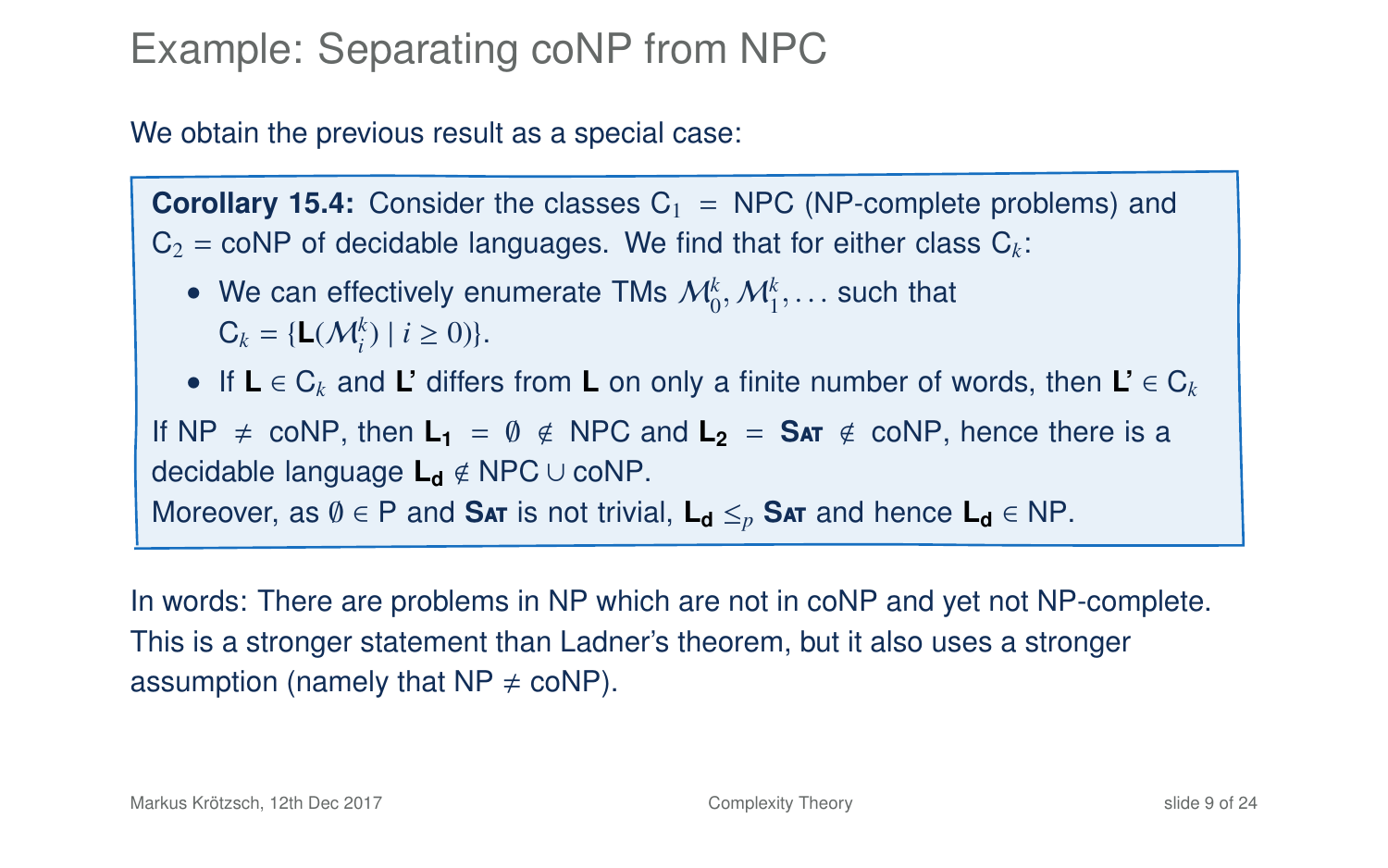Many further classes of problems could be separated in this way.

The most critical questions for applying the theorem are:

- Can we really effectively enumerate TMs for the respective classes? (this is not trivial and not always true)
- Are the classes really closed under finite variations?
- Under which assumptions can we be sure that  $\mathsf{L}_1 \notin C_1$  and  $\mathsf{L}_2 \notin C_2$ ?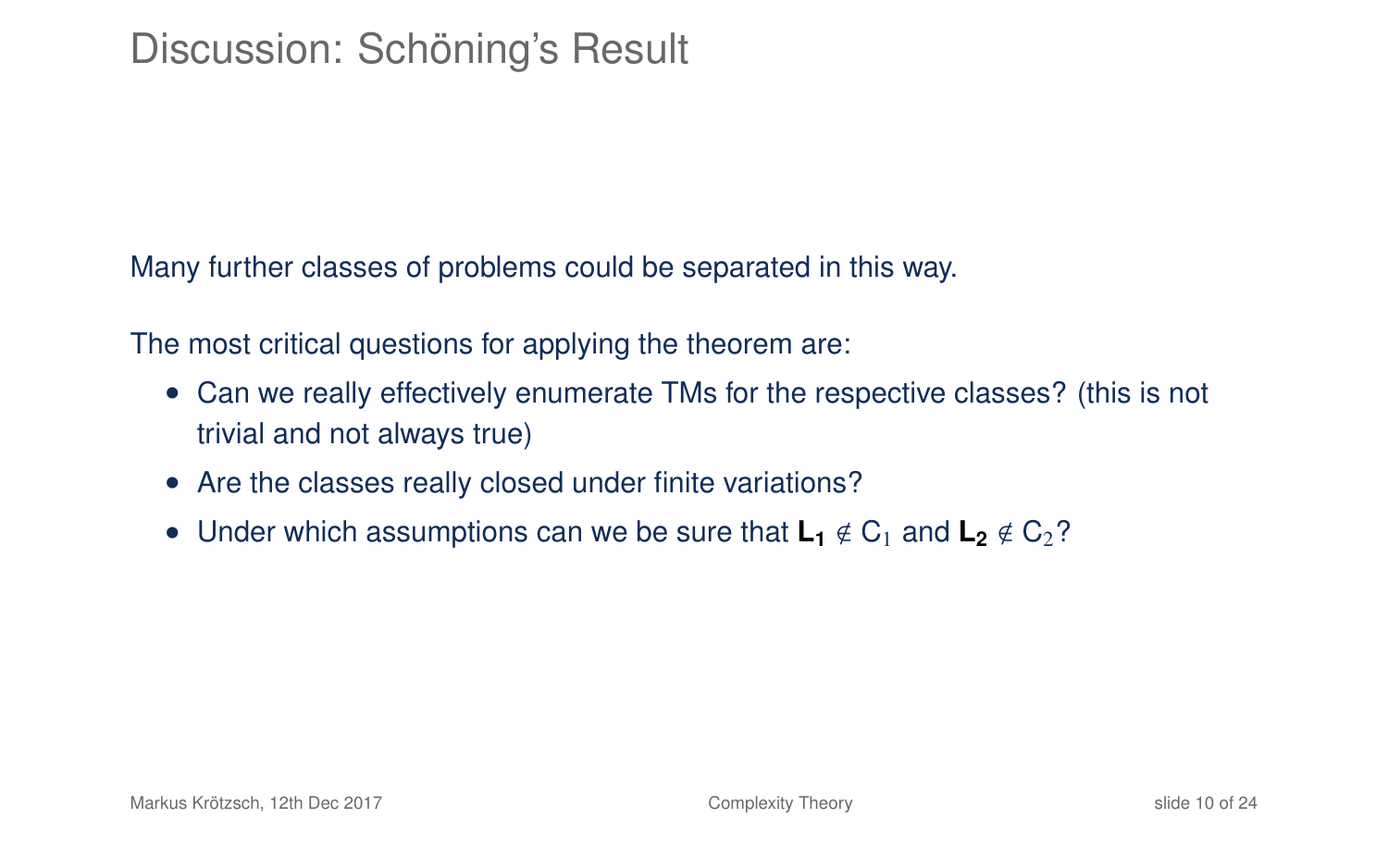### Hierarchies of intermediate problems

Another generalisation of Ladner's theorem comes about by applying similar arguments to find problems that are intermediate to, e.g., P and some intermediate problem.

This shows a lot of complicated structure in, e.g., NP:

- We can define classes of mutually ≤*p*-reducible problems (even if not NP-complete), called polynomial many-one degrees
- These classes can be orderd by ≤*<sup>p</sup>* on their representatives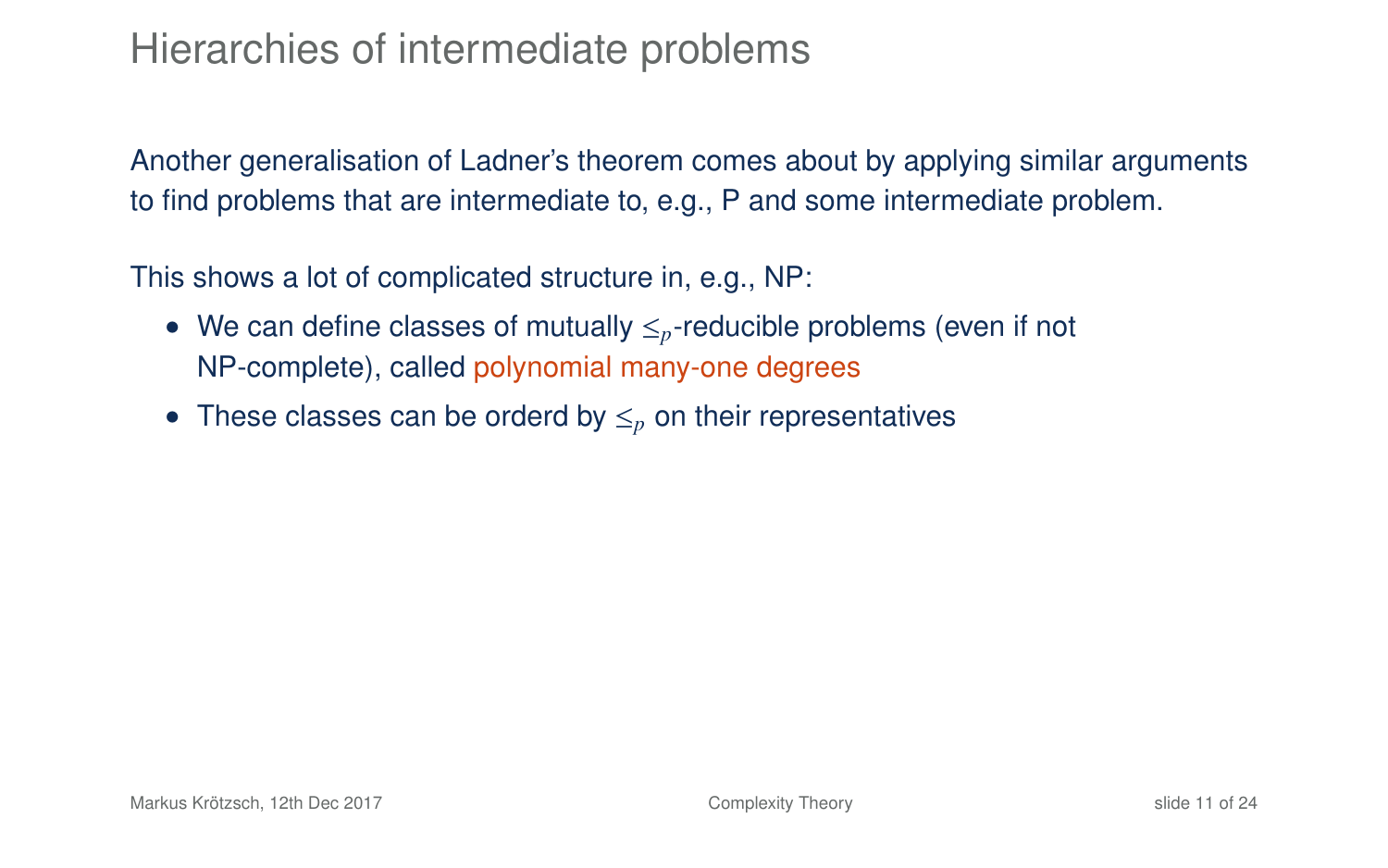#### Hierarchies of intermediate problems

Another generalisation of Ladner's theorem comes about by applying similar arguments to find problems that are intermediate to, e.g., P and some intermediate problem.

This shows a lot of complicated structure in, e.g., NP:

- We can define classes of mutually ≤*p*-reducible problems (even if not NP-complete), called polynomial many-one degrees
- These classes can be orderd by ≤*<sup>p</sup>* on their representatives

**Fact 15.5:** If  $P \neq NP$ , then the order of polynomial many-one degrees is dense and non-total.

#### **Recall:**

Dense: Between any two elements is another one distinct from both Non-total: There are incomparable elements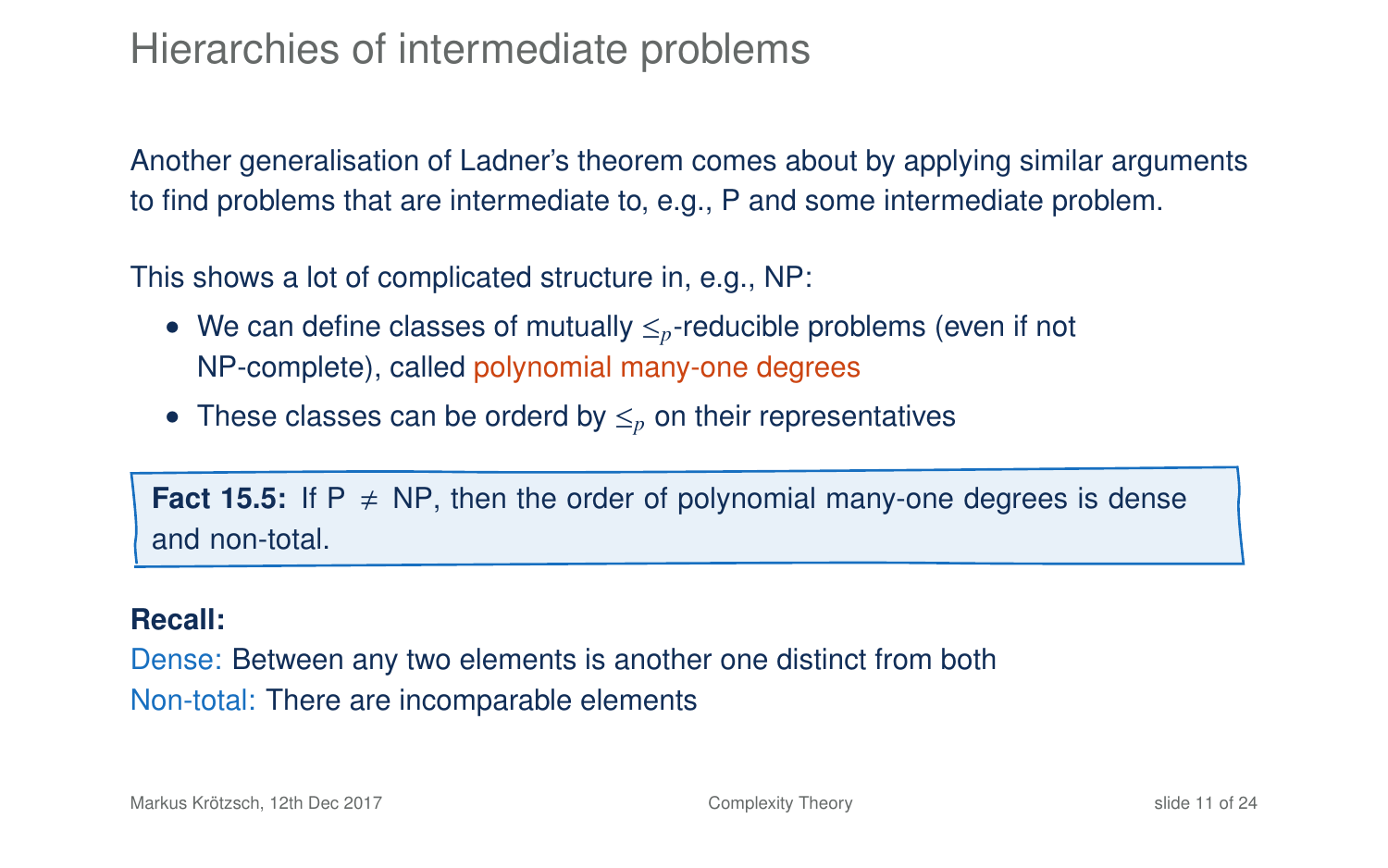# The Limits of Diagonalisation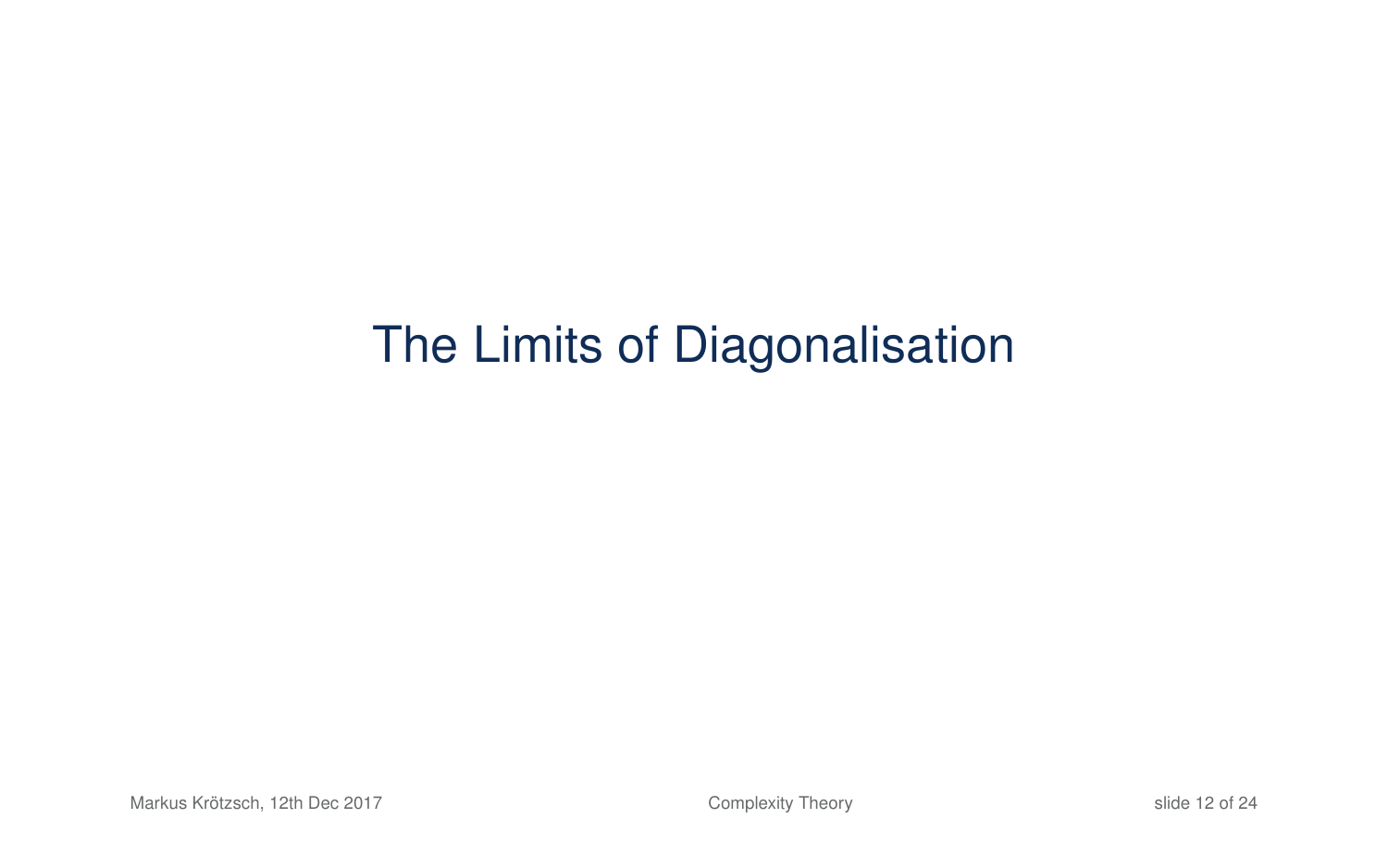#### The Power of Diagonalisation

We have established powerful results using diagonalisation arguments:

- Time and Space Hierarchy: even fine-grained time and space classes differ
- Ladner's Theorem: NP-intermediate problems differ from both P and NP-complete

#### What next?

Are there any other interesting open questions about the potential difference of some complexity classes that we would like to resolve?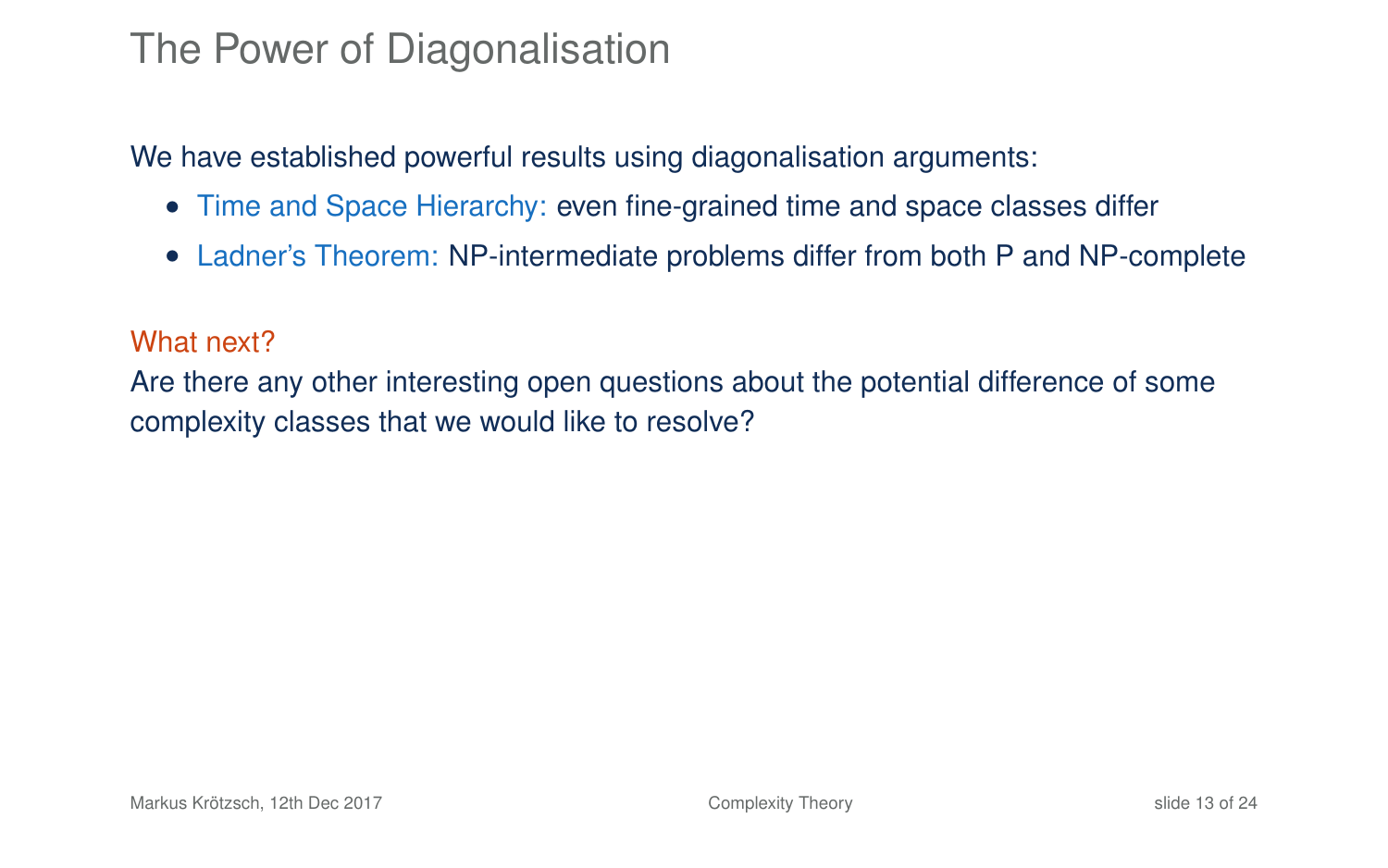#### The Power of Diagonalisation

We have established powerful results using diagonalisation arguments:

- Time and Space Hierarchy: even fine-grained time and space classes differ
- Ladner's Theorem: NP-intermediate problems differ from both P and NP-complete

#### What next?

Are there any other interesting open questions about the potential difference of some complexity classes that we would like to resolve?

How about separating P from NP?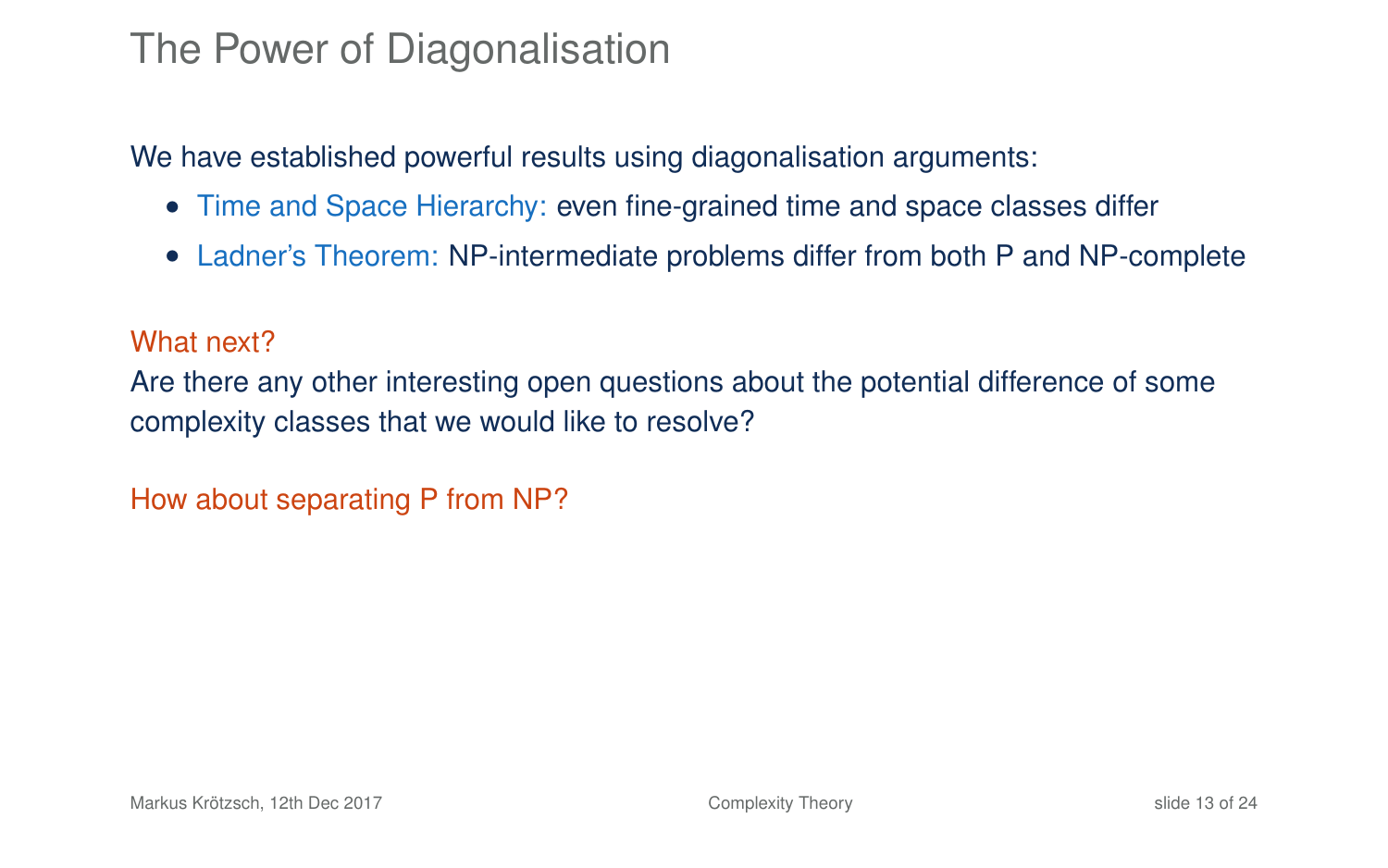#### The Power of Diagonalisation

We have established powerful results using diagonalisation arguments:

- Time and Space Hierarchy: even fine-grained time and space classes differ
- Ladner's Theorem: NP-intermediate problems differ from both P and NP-complete

#### What next?

Are there any other interesting open questions about the potential difference of some complexity classes that we would like to resolve?

#### How about separating P from NP?

- This has not been resolved using diagonalisation so far
- Indeed, we know some things that make it seem very unlikely that diagonalisation alone could succeed there

 $\sim$  Coming up next ...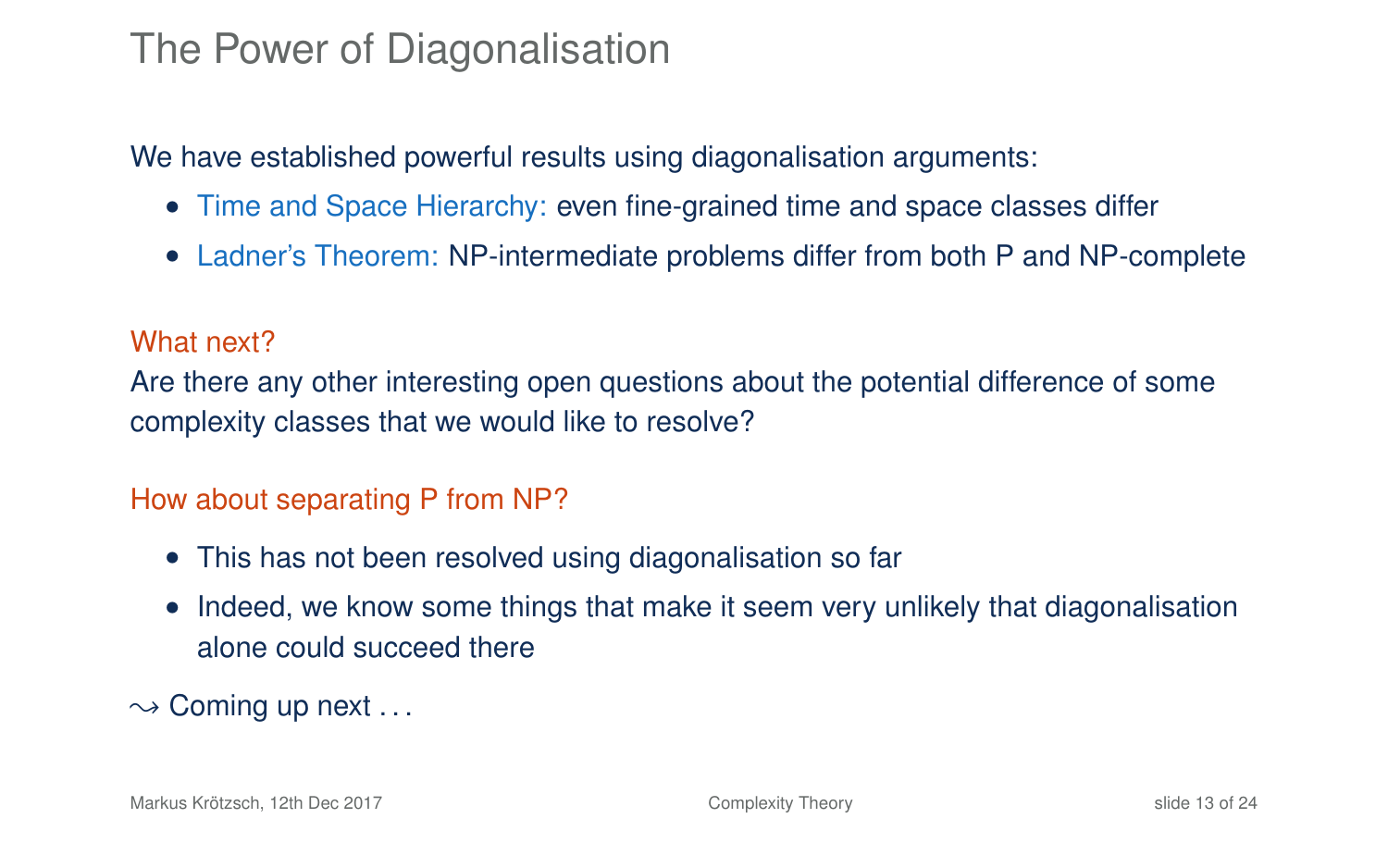Review: Oracles

Recall the following defintions from Lecture 3:

**Definition 3.15:** An Oracle Turing Machine (OTM) is a Turing machine M with a special tape, called the oracle tape, and distinguished states  $q_2$ ,  $q_{\text{ves}}$ , and  $q_{\text{no}}$ . For a language  $\theta$ , the oracle machine  $M^0$  can, in addition to the normal TM operations, do the following:

Whenever  $M^{\mathbf{0}}$  reaches  $q_2$ , its next state is  $q_{\text{ves}}$  if the content of the oracle tape is in  $\mathbf{O}$ , and  $q_{\text{no}}$  otherwise.

Observe that invoking the oracle always takes one step only

**Definition 3.16:** A problem **P** is Turing reducible to a problem **Q** (in symbols:  $P \leq_T Q$ ), if **P** is decided by an OTM  $M^Q$  with oracle **Q**.

The following is immediate from the definition:

**Proposition 15.6:** Turing reducibility  $\leq_T$  is transitive.

Markus Krötzsch, 12th Dec 2017 [Complexity Theory](#page-0-0) slide 14 of 24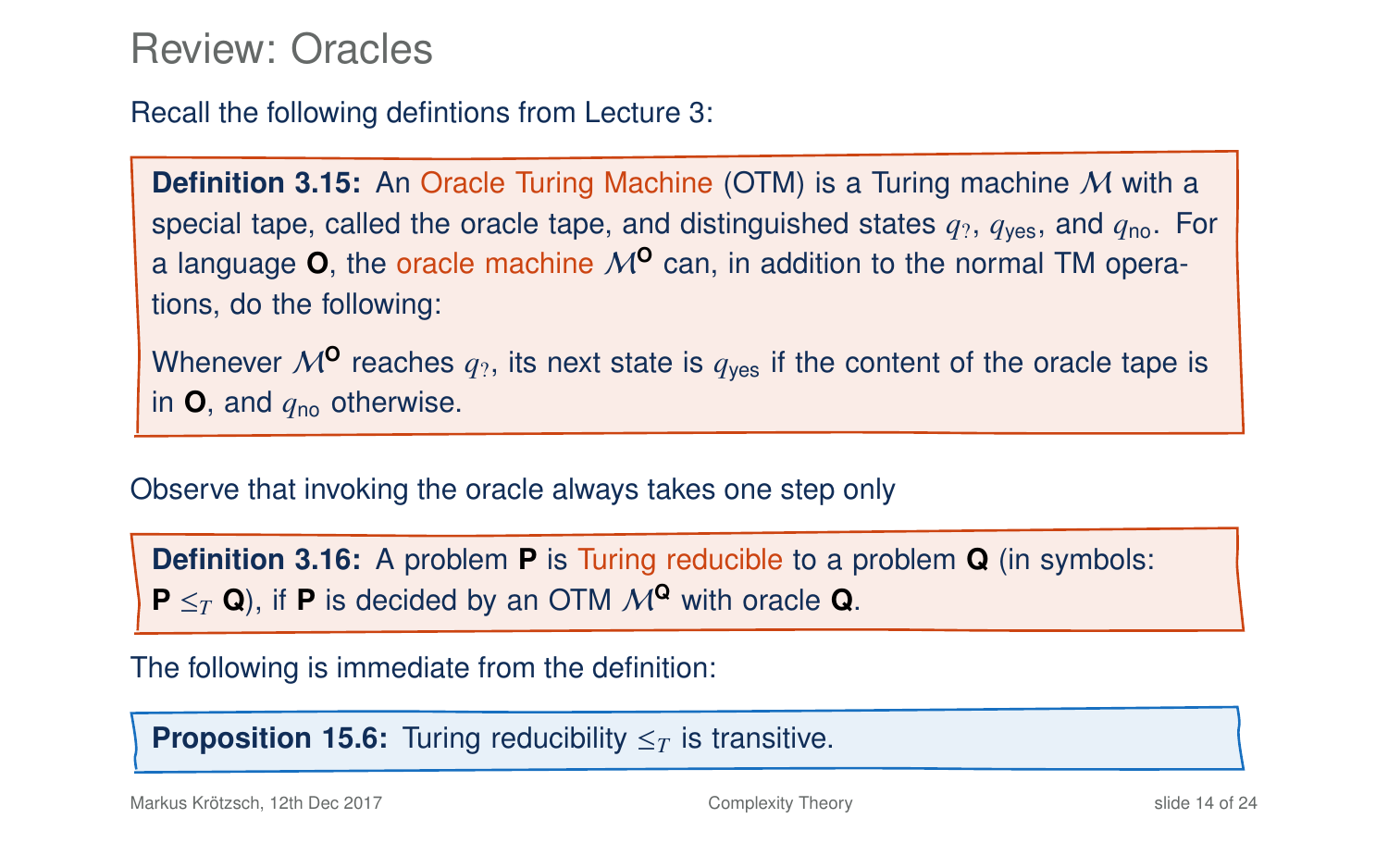### Cook vs. Karp

One can talk about polynomial-time Turing reductions: if  $M^Q$  is a polynomially time bounded OTM that decides **L** we may write **Q**  $\leq^p_7$  $T$ <sup>*L*</sup>.

Polynomial Turing reductions are also known as Cook reductions, while polynomial many-one reductions are known as Karp reductions.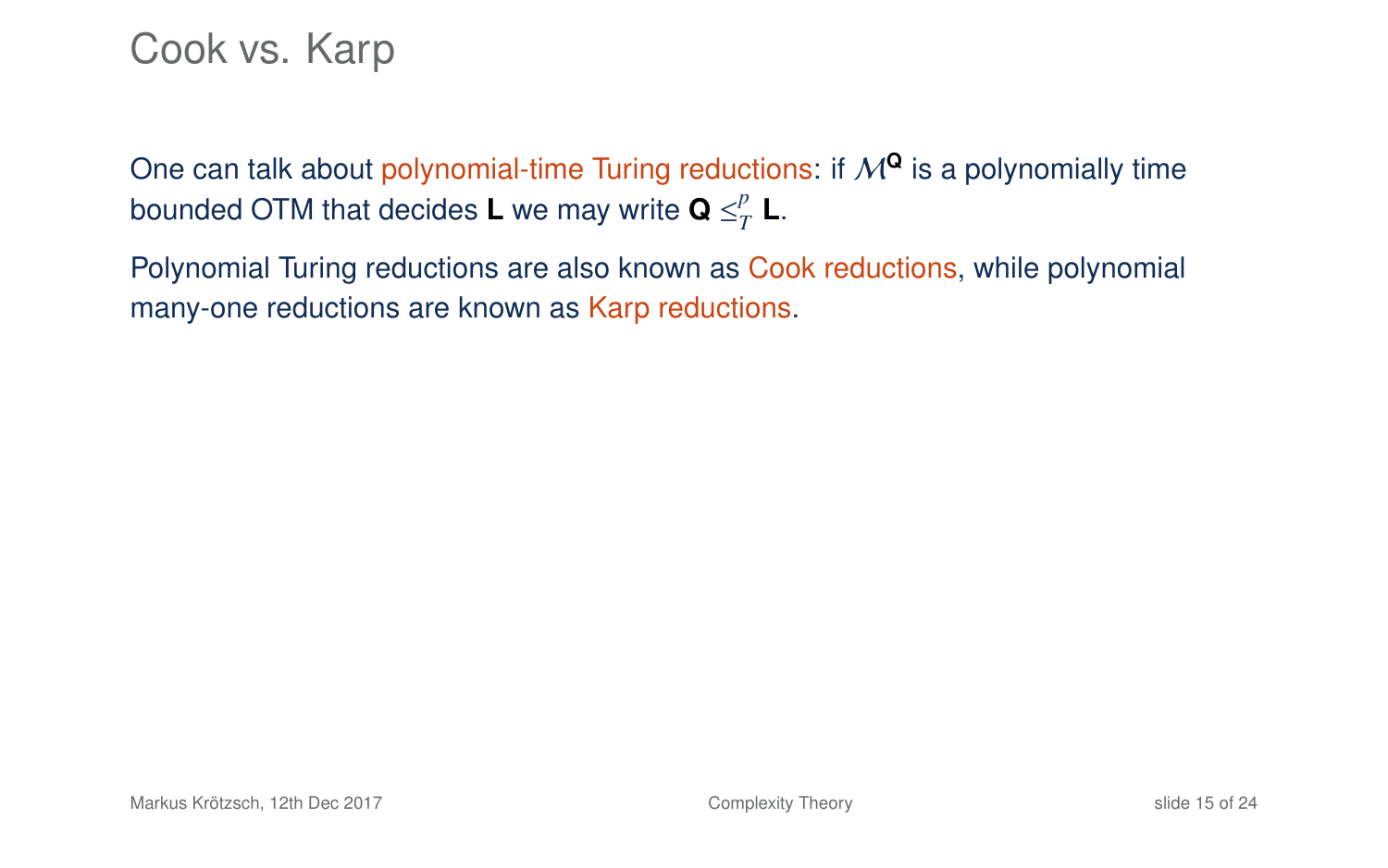### Cook vs. Karp

One can talk about polynomial-time Turing reductions: if  $M^{\mathbf{Q}}$  is a polynomially time bounded OTM that decides **L** we may write **Q**  $\leq^p_7$  $T$ <sup>*L*</sup>.

Polynomial Turing reductions are also known as Cook reductions, while polynomial many-one reductions are known as Karp reductions.

Cook reductions are more powerful than Karp reductions, since they can make use of solutions to another problem many times within a single run, rather than only once at the very end. We observe:

**Proposition 15.7:**  $\leq_p \subseteq \leq_T$ .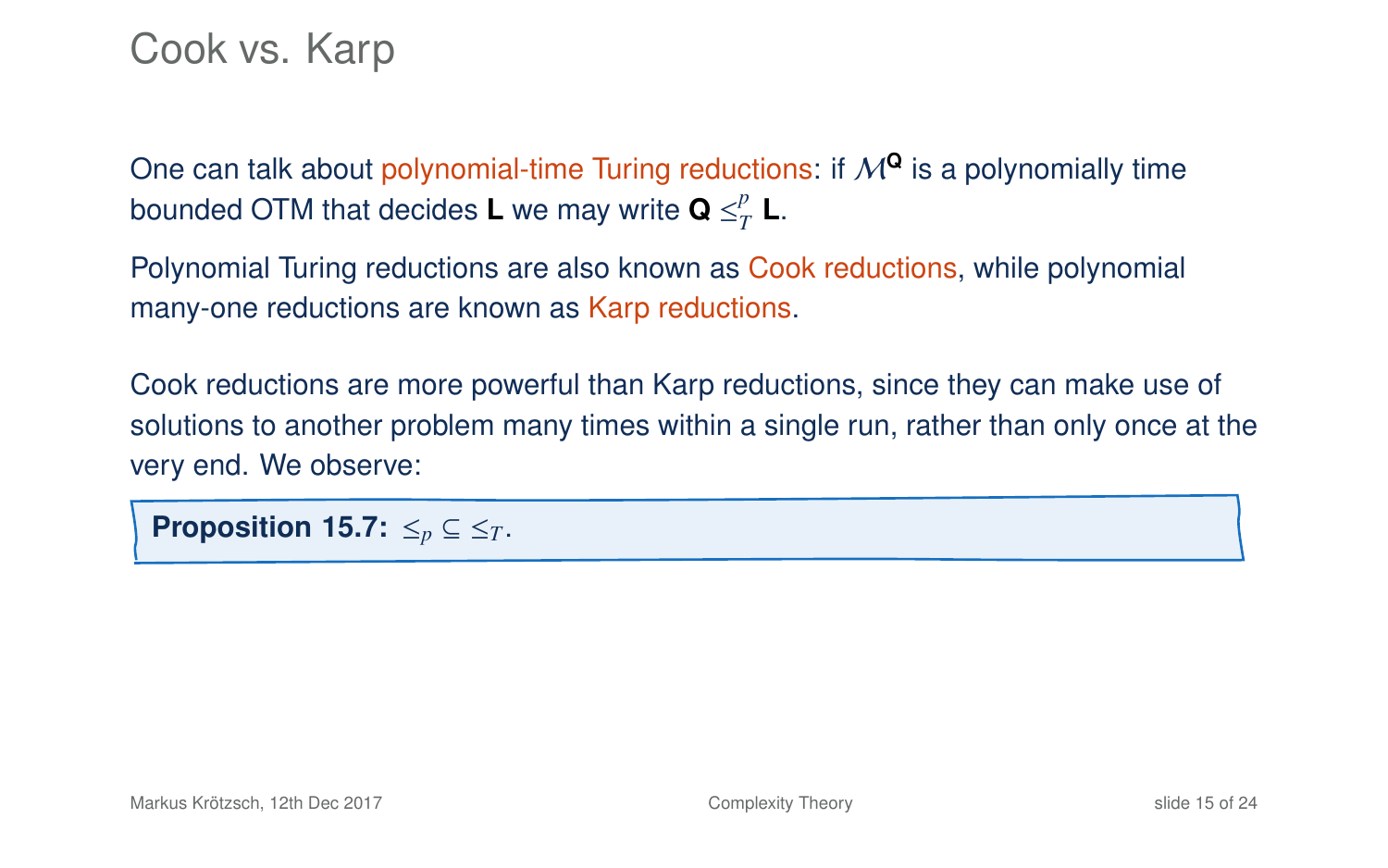### Cook vs. Karp

One can talk about polynomial-time Turing reductions: if  $M^{\mathbf{Q}}$  is a polynomially time bounded OTM that decides **L** we may write **Q**  $\leq^p_7$  $T$ <sup>*L*</sup>.

Polynomial Turing reductions are also known as Cook reductions, while polynomial many-one reductions are known as Karp reductions.

Cook reductions are more powerful than Karp reductions, since they can make use of solutions to another problem many times within a single run, rather than only once at the very end. We observe:

**Proposition 15.7:**  $\leq_p \subseteq \leq_T$ .

**Example 15.8:** It is easy to see that TAUTOLOGY  $\leq^p_7$  $\frac{p}{T}$  **Sat**, whereas **Tautology**  $\leq_p$  **Sat** is neither known nor expected.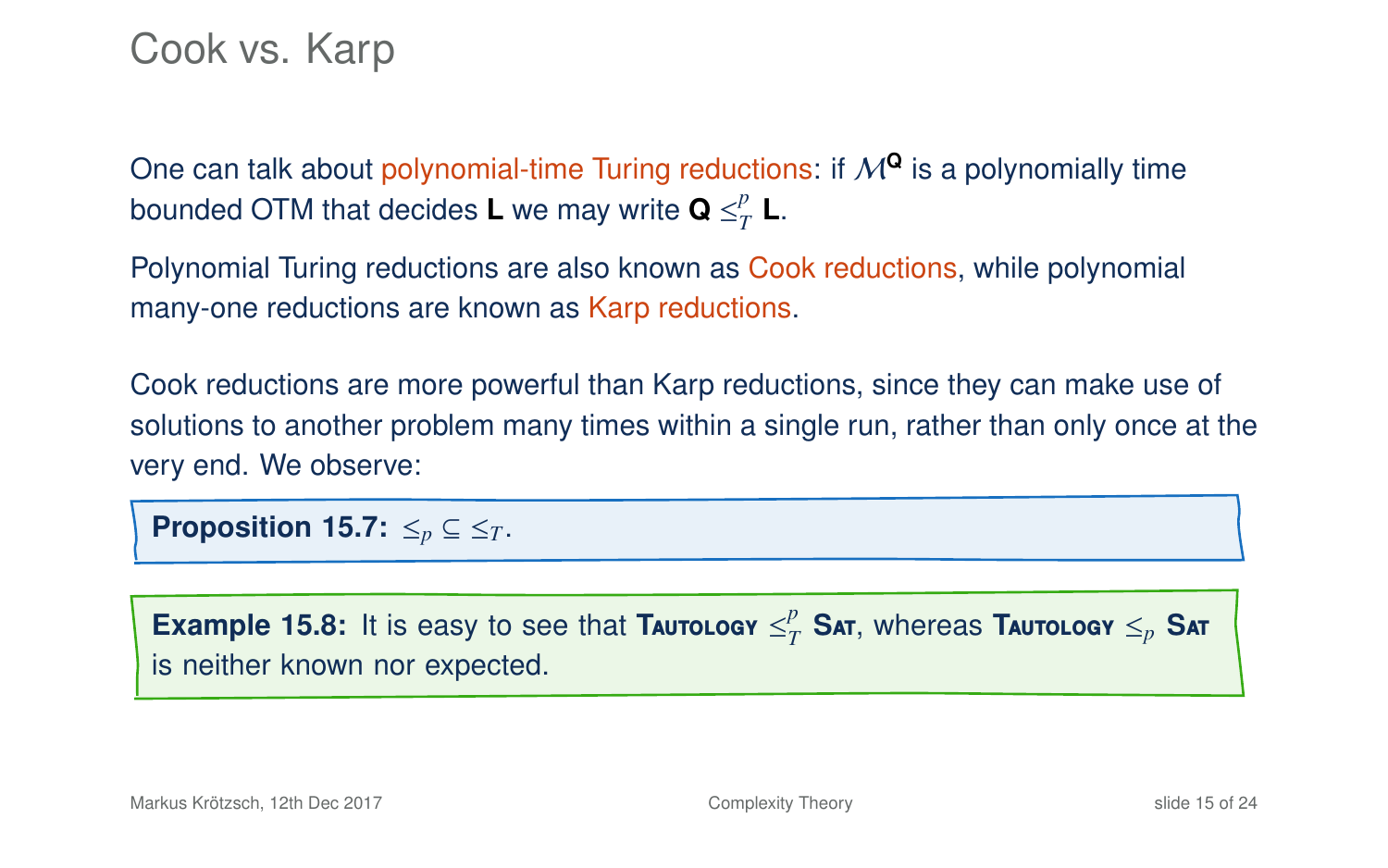#### **Definition 15.9:** Consider a language **O** ⊆ Σ<sup>\*</sup>:

- P<sup>o</sup> is the set of all languages decidable by a deterministic polynomial-time OTM with oracle **O**,
- NP**<sup>O</sup>** is the set of all languages decidable by a non-deterministic polynomial-time OTM with oracle **O**.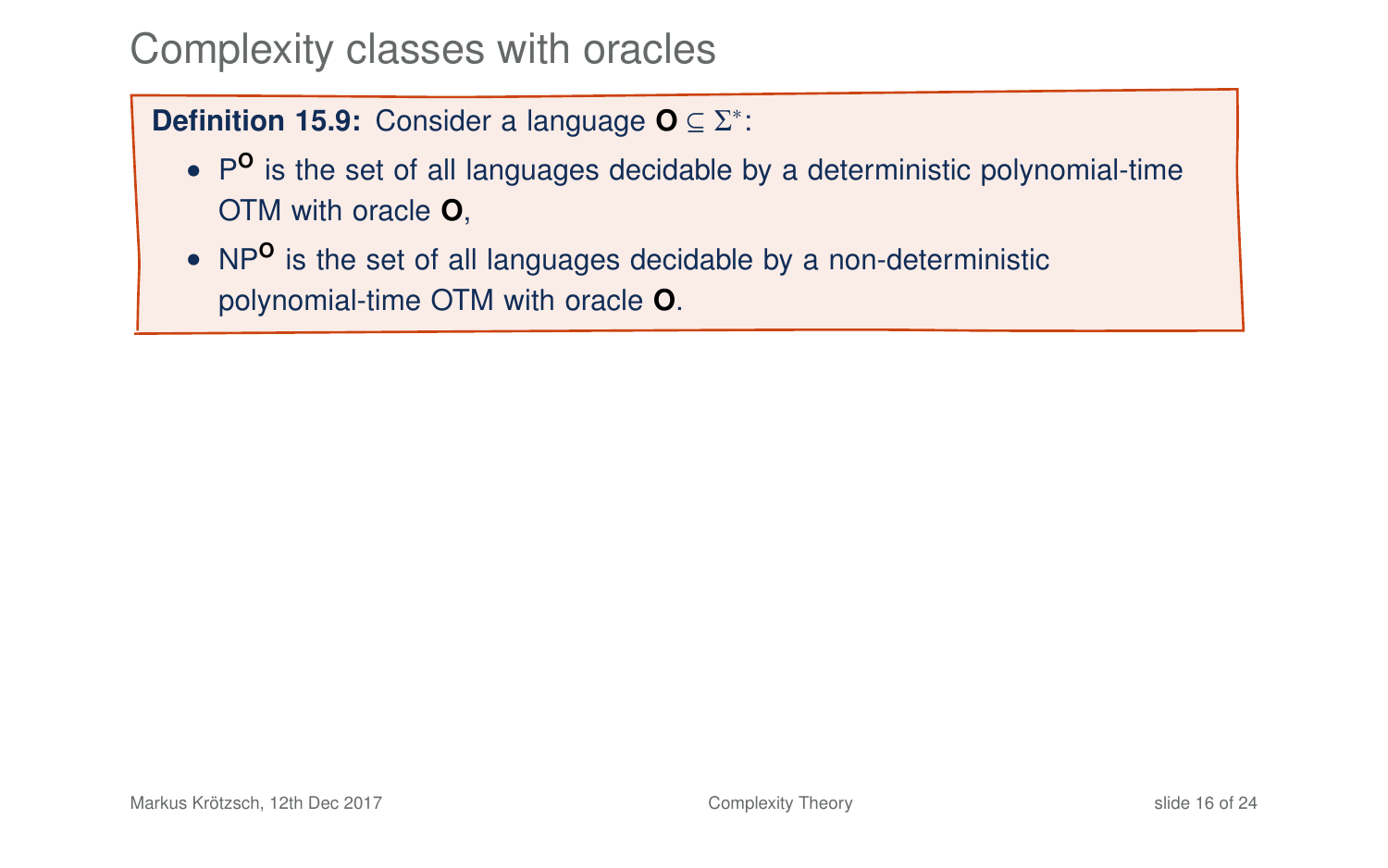#### **Definition 15.9:** Consider a language **O** ⊆ Σ<sup>\*</sup>:

- P<sup>o</sup> is the set of all languages decidable by a deterministic polynomial-time OTM with oracle **O**,
- NP**<sup>O</sup>** is the set of all languages decidable by a non-deterministic polynomial-time OTM with oracle **O**.

Some simple observations:

**Proposition 15.10:** If  $O \in P$  then  $P^O = P$ .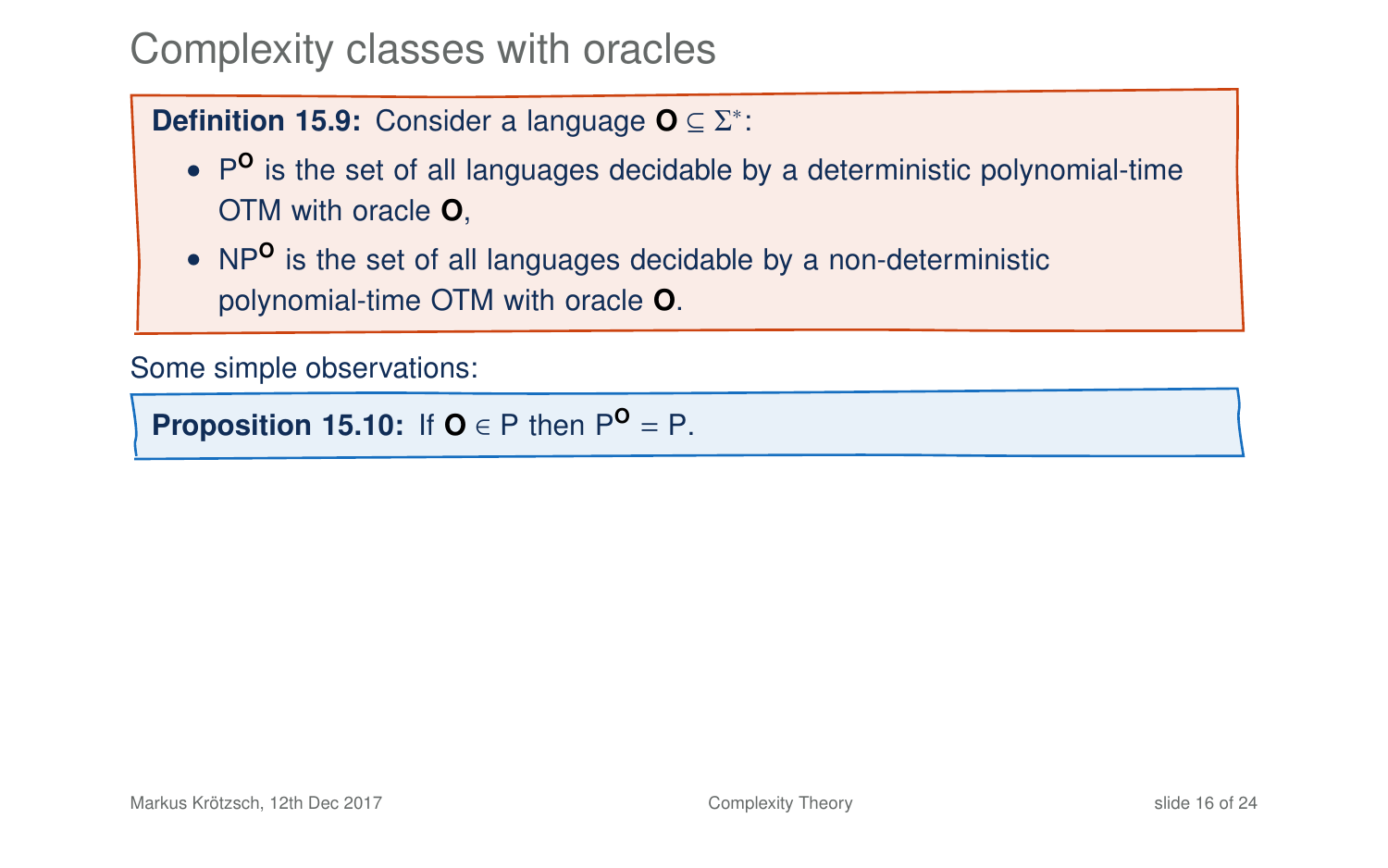#### **Definition 15.9:** Consider a language **O** ⊆ Σ<sup>\*</sup>:

- P<sup>o</sup> is the set of all languages decidable by a deterministic polynomial-time OTM with oracle **O**,
- NP**<sup>O</sup>** is the set of all languages decidable by a non-deterministic polynomial-time OTM with oracle **O**.

Some simple observations:

**Proposition 15.10:** If  $O \in P$  then  $P^O = P$ .

**Proposition 15.11:**  $NP \subseteq P^{Sar}$ .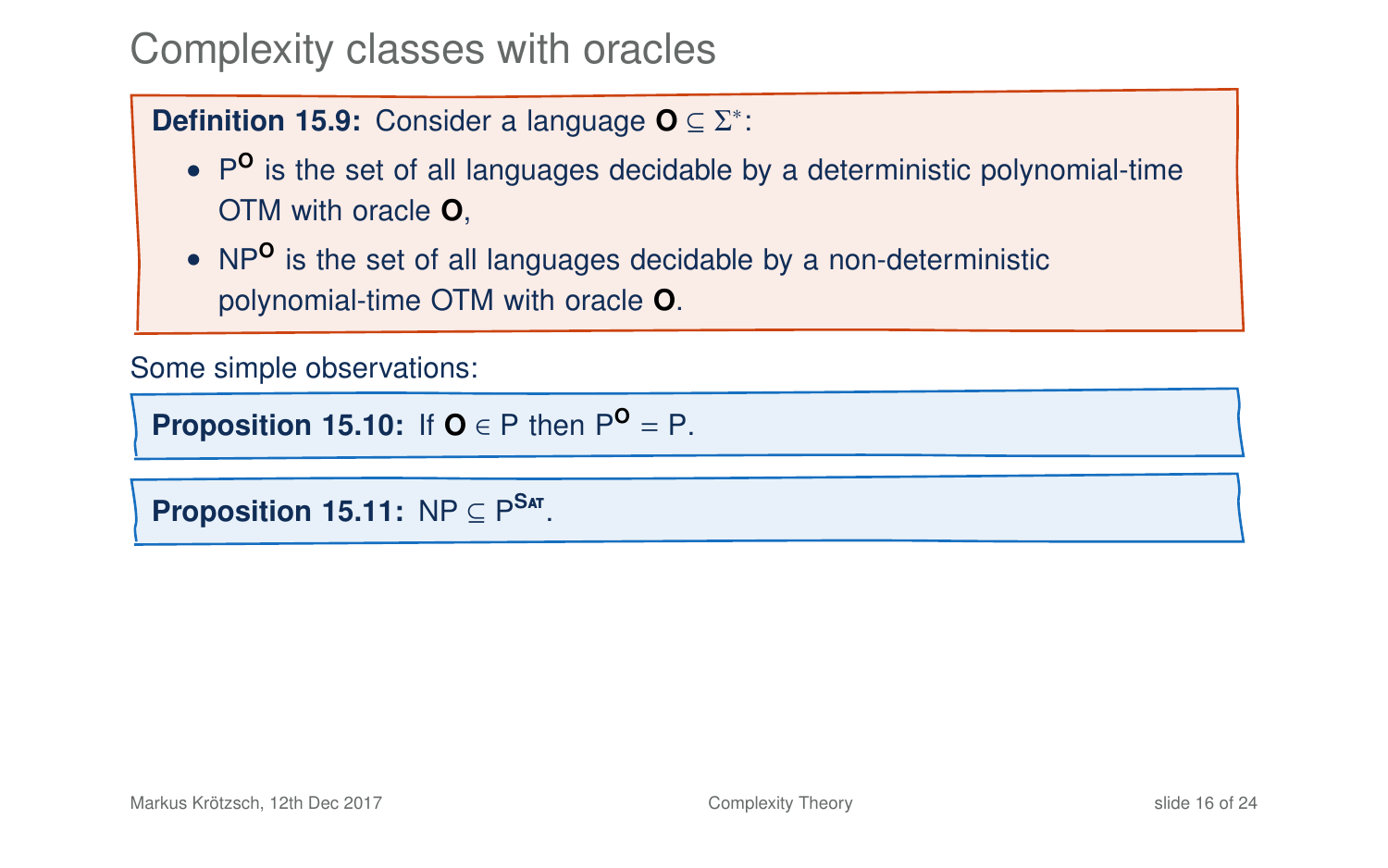#### **Definition 15.9:** Consider a language **O** ⊆ Σ<sup>\*</sup>:

- P<sup>o</sup> is the set of all languages decidable by a deterministic polynomial-time OTM with oracle **O**,
- NP**<sup>O</sup>** is the set of all languages decidable by a non-deterministic polynomial-time OTM with oracle **O**.

Some simple observations:

**Proposition 15.10:** If  $O \in P$  then  $P^O = P$ .

**Proposition 15.11:**  $NP \subseteq P^{Sar}$ .

**Proof:** If **L** ∈ NP, then there is a polynomial many-one reduction *f* from **L** to **S**at, i.e., *w* ∈ **L** iff  $f(w)$  ∈ Sat. A polytime OTM for **L**, on input *w*, simply computes  $f(w)$ , and invokes the oracle to decide *f*(*w*) ∈ **S**at.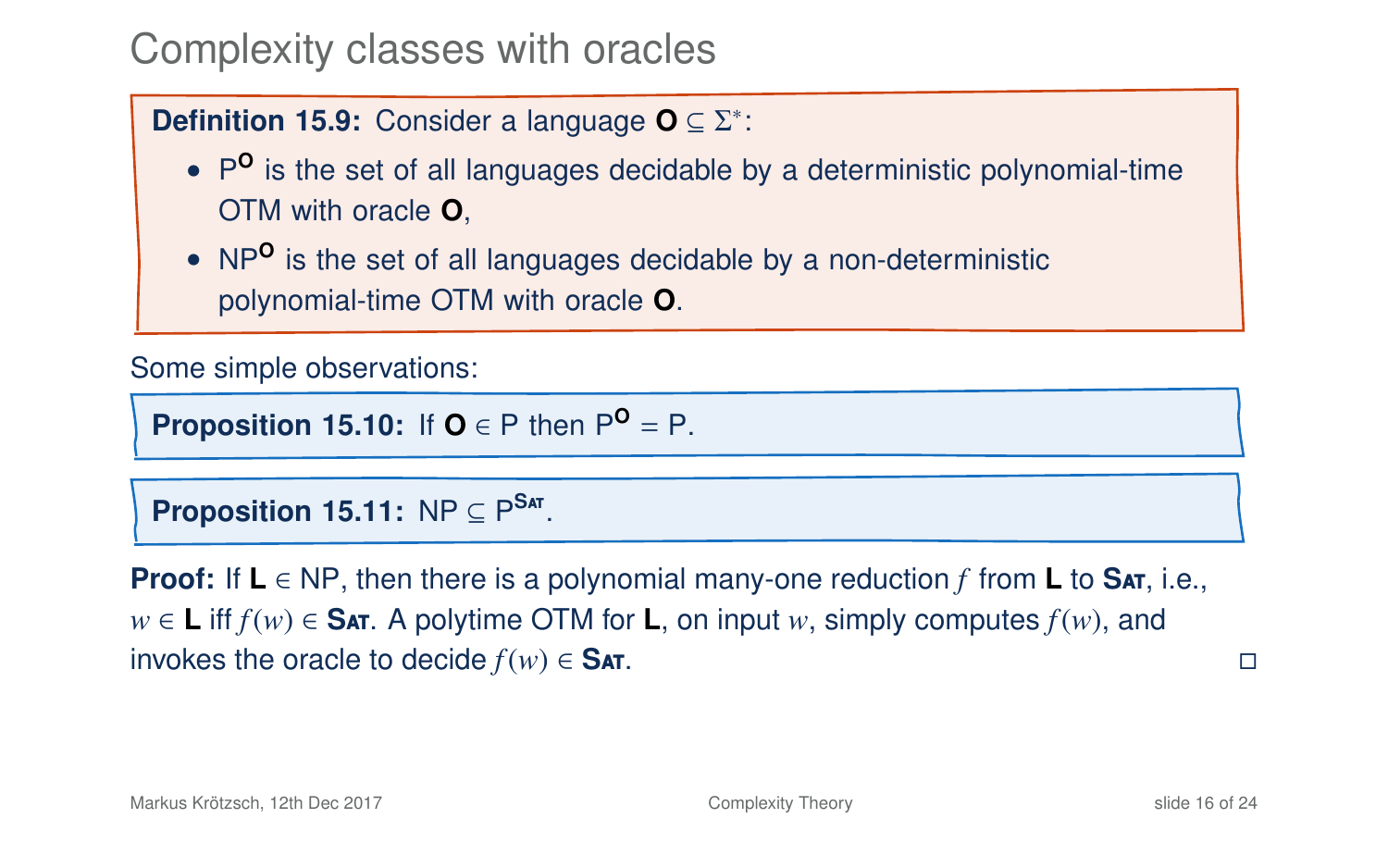#### **Definition 15.9:** Consider a language **O** ⊆ Σ<sup>\*</sup>:

- P<sup>o</sup> is the set of all languages decidable by a deterministic polynomial-time OTM with oracle **O**,
- NP**<sup>O</sup>** is the set of all languages decidable by a non-deterministic polynomial-time OTM with oracle **O**.

Some simple observations:

**Proposition 15.10:** If  $O \in P$  then  $P^O = P$ .

**Proposition 15.11:**  $NP \subseteq P^{Sar}$ .

**Proof:** If **L** ∈ NP, then there is a polynomial many-one reduction *f* from **L** to **S**at, i.e., *w* ∈ **L** iff  $f(w)$  ∈ Sat. A polytime OTM for **L**, on input *w*, simply computes  $f(w)$ , and invokes the oracle to decide *f*(*w*) ∈ **S**at.

**Proposition 15.12:** P<sup>O</sup> is closed under complement. In particular, coNP  $\subseteq P^{Sar}$ , and  $NP \neq P^{Sar}$  unless  $NP = coNP$ .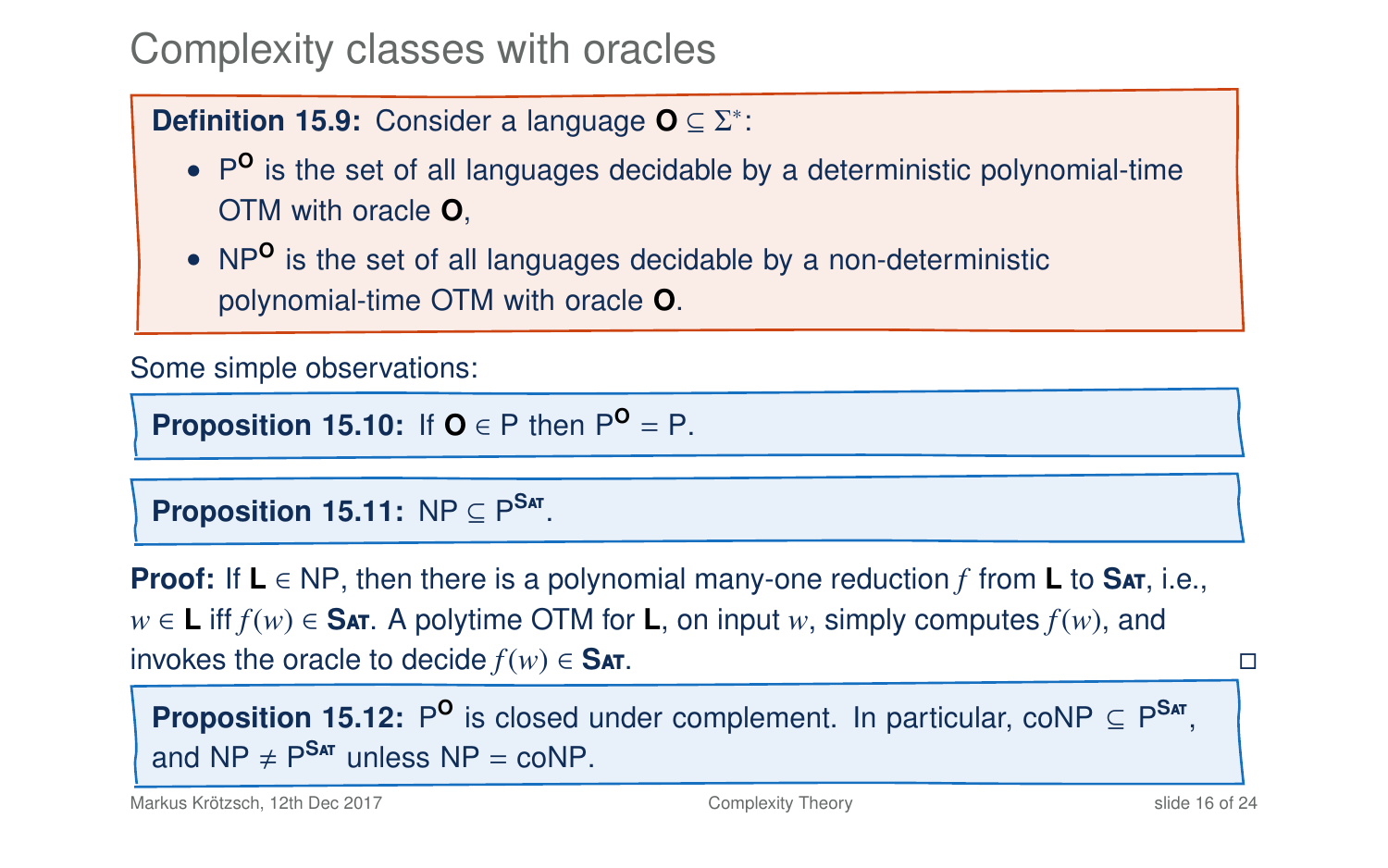### **Relativisation**

Relativisation is the generalisation of a result about TMs to OTMs for a fixed oracle. It is interesting to ask which results hold true relative to particular oracles.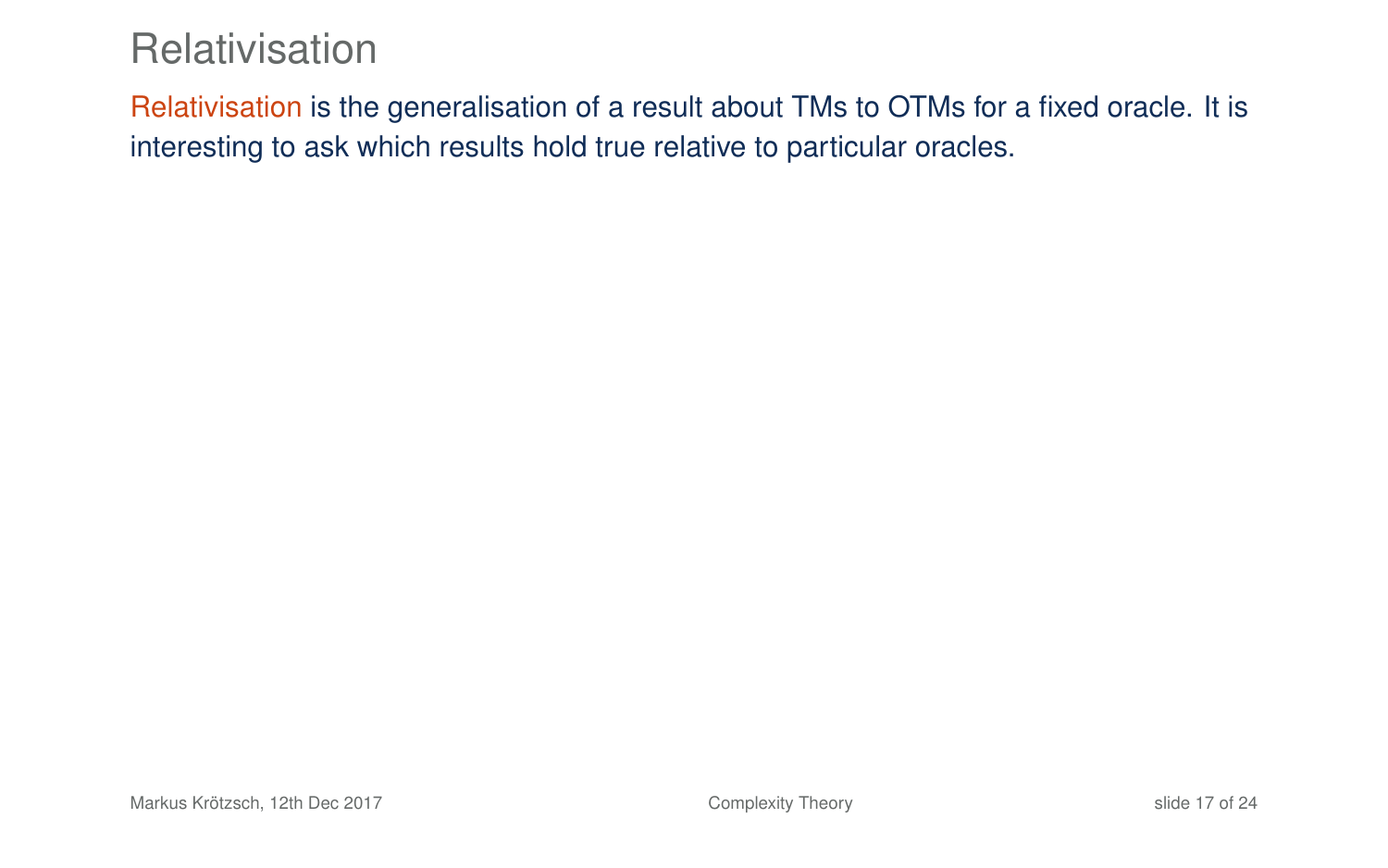### Relativisation

Relativisation is the generalisation of a result about TMs to OTMs for a fixed oracle. It is interesting to ask which results hold true relative to particular oracles.

Proofs by diagonalisation typically relativise: they remain correct if TMs are allowed oracle calls. Indeed, our proofs so far only relied on two properties:

- TMs can be represented as strings (and therefore also iterated over)
- A TM can simulate another one (given as string) without much overhead

Both remain true when looking at machines for a (fixed) orcale **O**.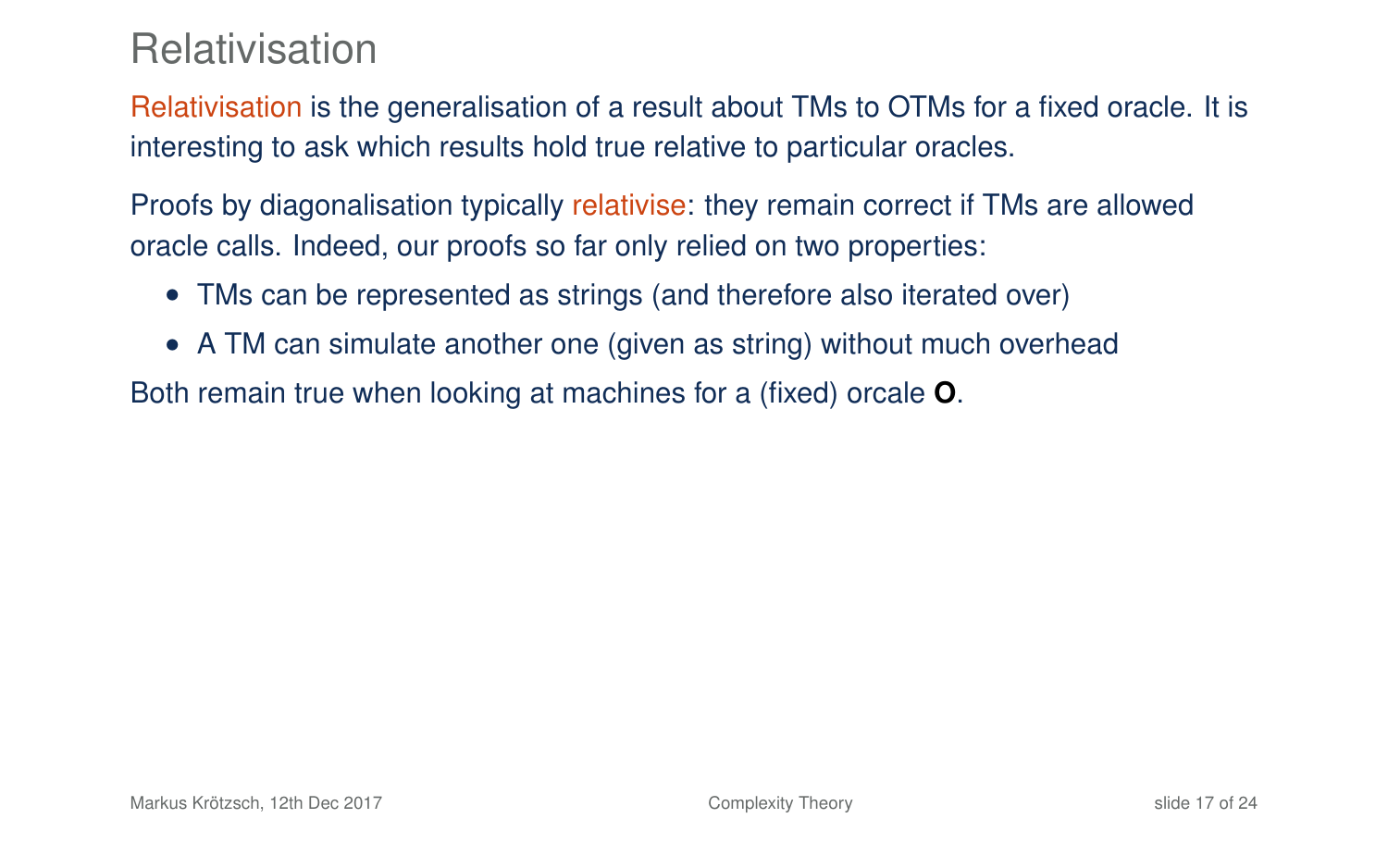### Relativisation

Relativisation is the generalisation of a result about TMs to OTMs for a fixed oracle. It is interesting to ask which results hold true relative to particular oracles.

Proofs by diagonalisation typically relativise: they remain correct if TMs are allowed oracle calls. Indeed, our proofs so far only relied on two properties:

- TMs can be represented as strings (and therefore also iterated over)
- A TM can simulate another one (given as string) without much overhead

Both remain true when looking at machines for a (fixed) orcale **O**.

**Example 15.13:** Consider TMs that can use the Halting problem as an oracle. Such OTMs cannot decide the Halting problem for machines of their own type. Suppose for a contradiction that they could. We can then construct a diagonal TM D that, on input  $\langle M \rangle$ , simulates M on  $\langle M \rangle$  and flips the result. D on input  $\langle D \rangle$ leads to a contradiction.

**Note:** OTMs obtained my providing oracles for the Halting problem of a simpler type of (O)TM give rise to so-called Turing jumps. They produce some of the families of undecidable languages considered in the theory of computability. Markus Krötzsch, 12th Dec 2017 **[Complexity Theory](#page-0-0)** Complexity Theory slide 17 of 24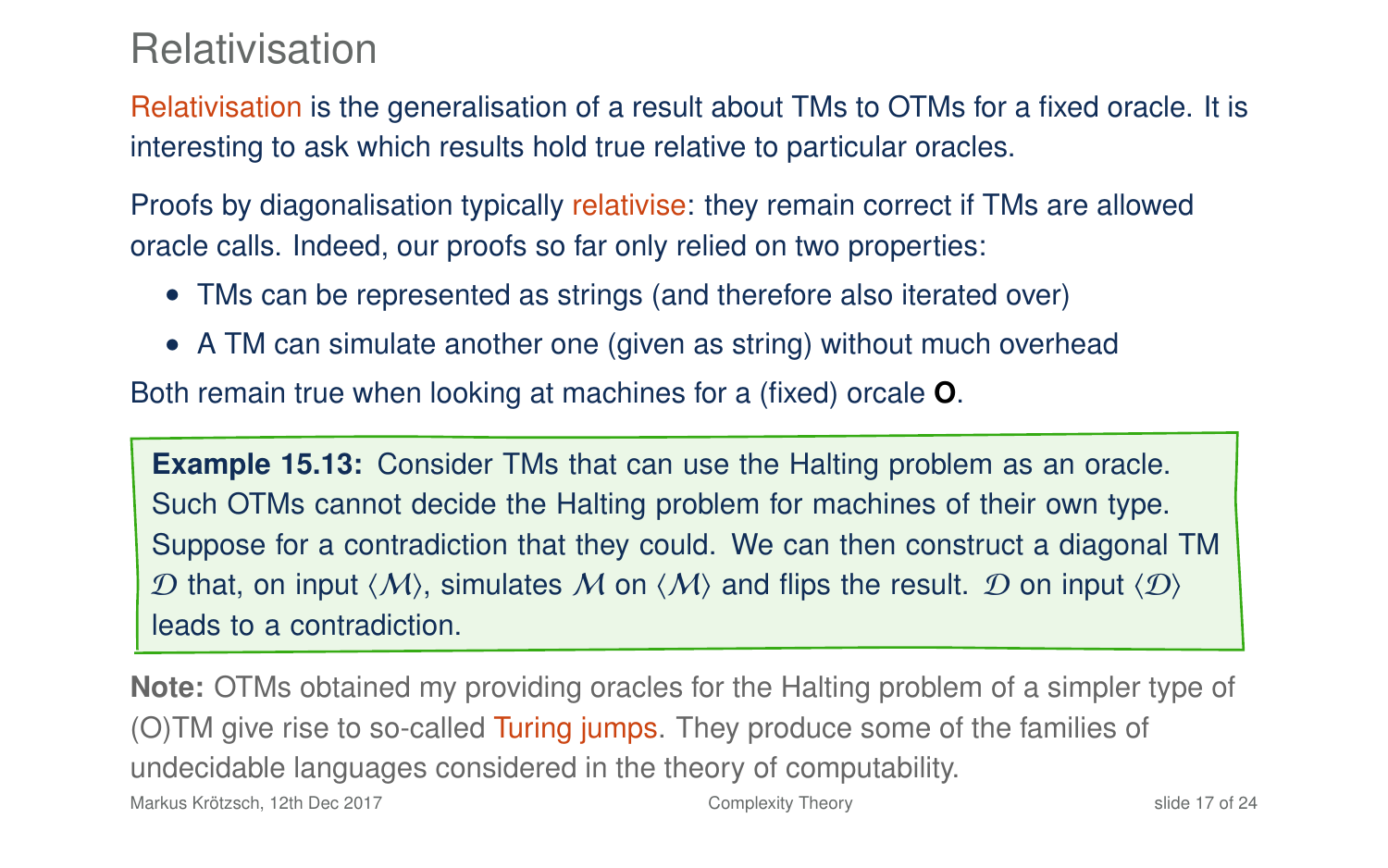### The limits of diagonalisation

The fact that standard diagonalisation relativises suggests that it is too weak to settle questions whose answers do not relativise.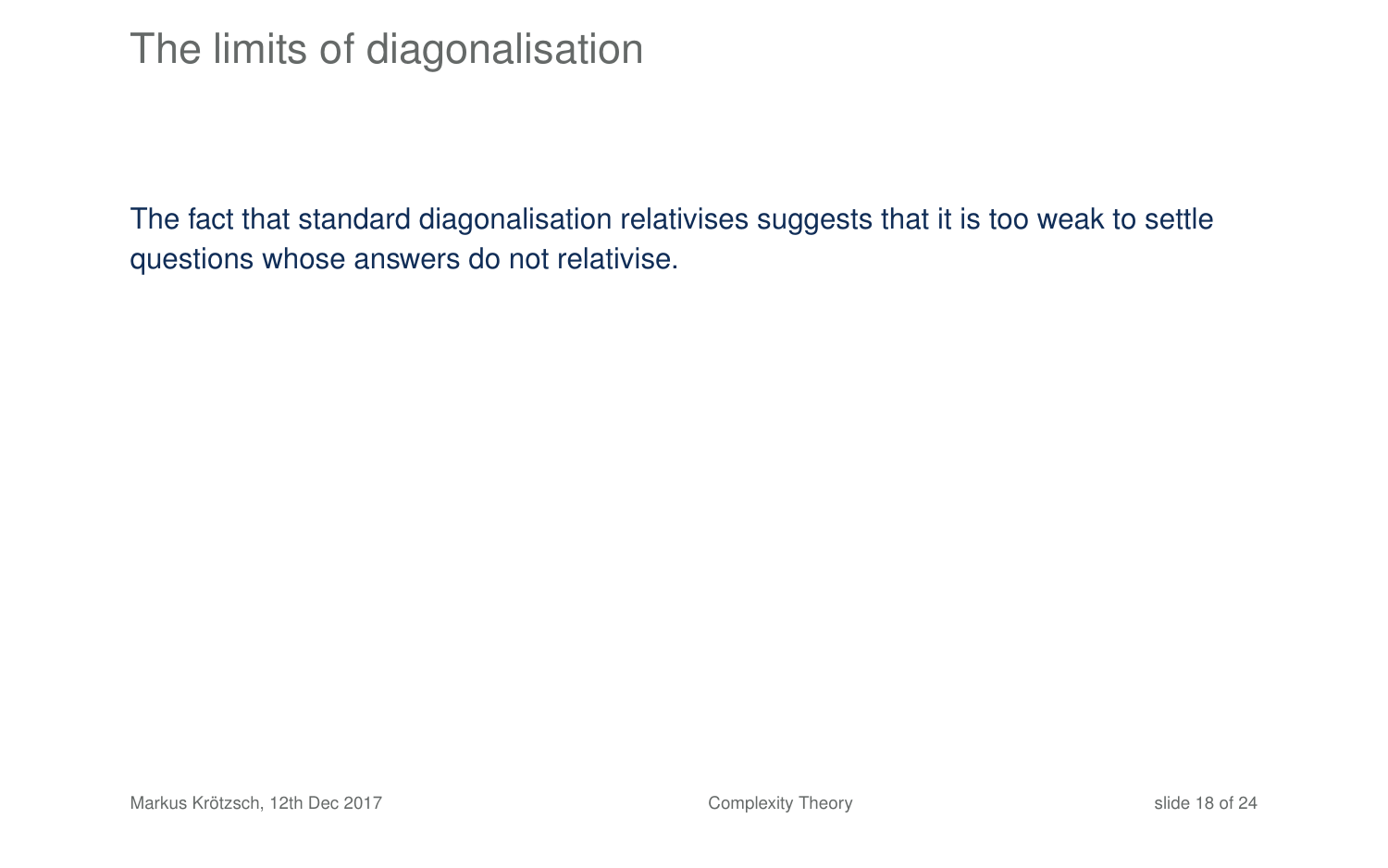### The limits of diagonalisation

The fact that standard diagonalisation relativises suggests that it is too weak to settle questions whose answers do not relativise.

A prominent example was discovered in the 1970s:

**Theorem 15.14 (Baker, Gill, Solovay, 1975):** The answer to P  $\stackrel{?}{=}$  NP does not relativise: there are languages **A** and **B** such that  $P^{\text{A}} = NP^{\text{A}}$  and  $P^{\text{B}} \ne NP^{\text{B}}$ .

Therefore, any proof that answers P  $\stackrel{?}{=}$  NP must be based on some property of (normal) TMs that does not relativise.

Ironically, we will prove the second part of the theorem by diagonalisation!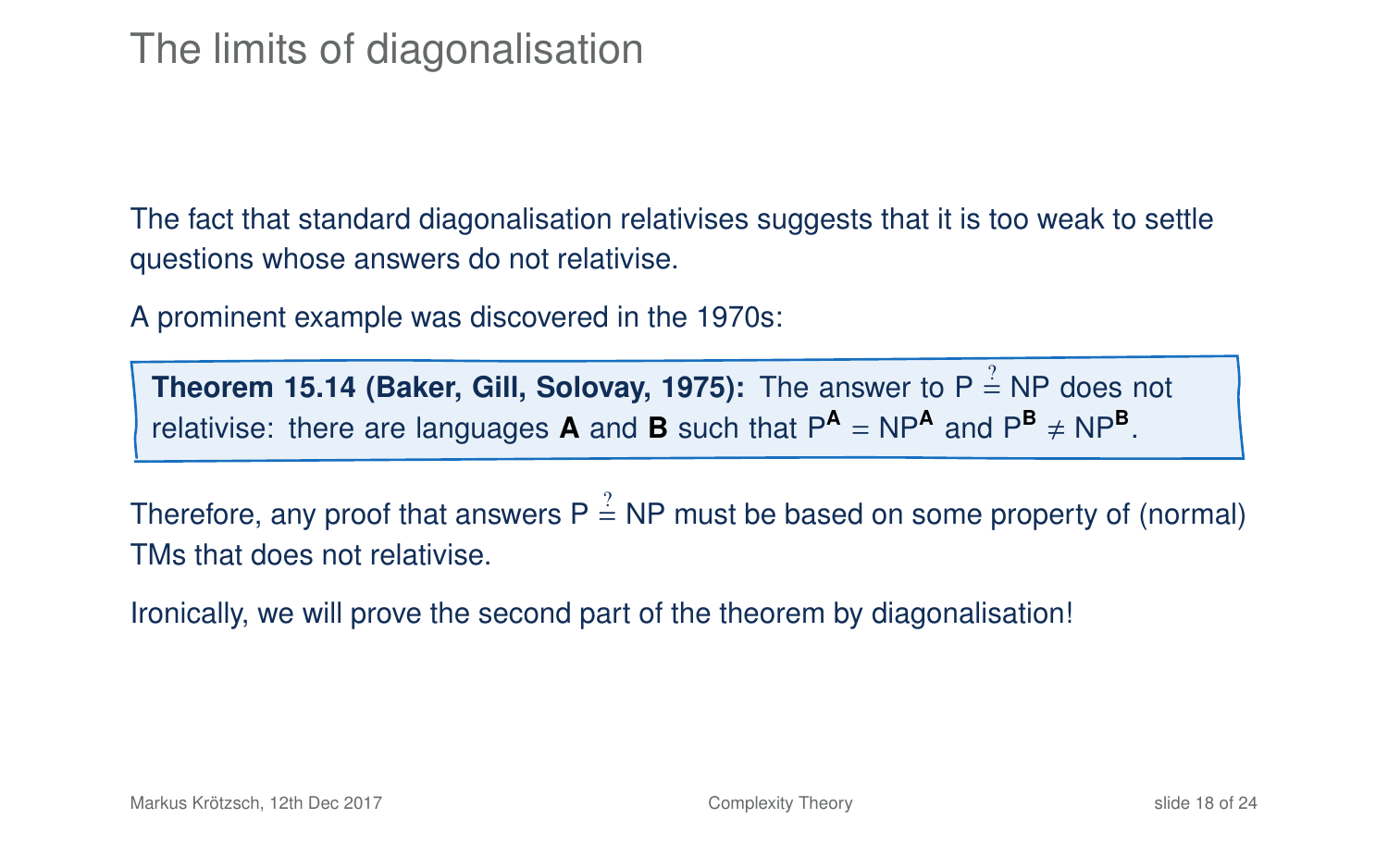# Proving the theorem:  $P^A = NP^A$

**Theorem 15.15 (Baker, Gill, Solovay, 1975):** The answer to P  $\stackrel{?}{=}$  NP does not relativise: there are languages **A** and **B** such that  $P^{\text{A}} = NP^{\text{A}}$  and  $P^{\text{B}} \neq NP^{\text{B}}$ .

**Proof:** It is not so hard to find a suitable **A** for the first part of the theorem: the power of the oracle must be such that deterministic and non-deterministic computations coincide.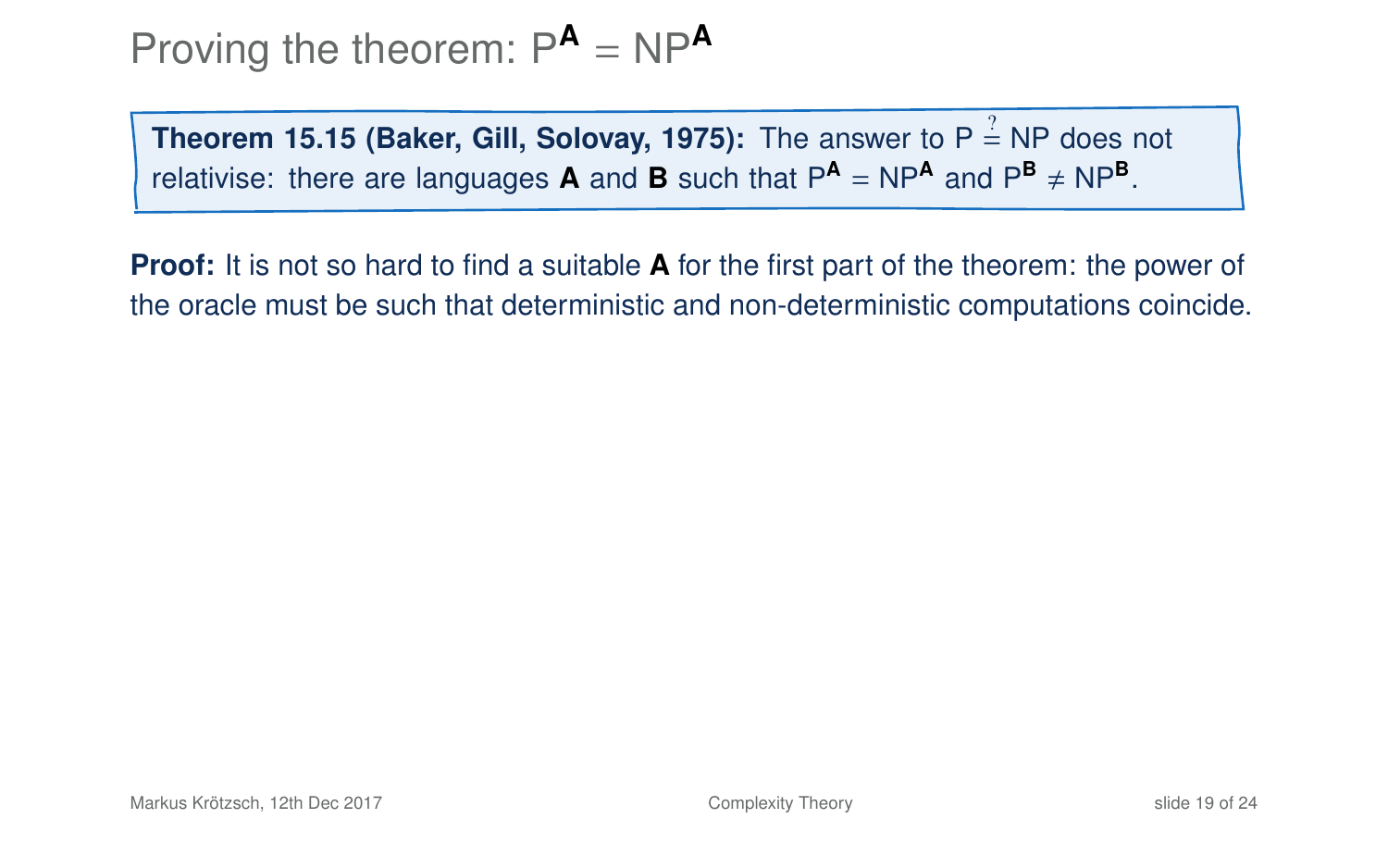# Proving the theorem:  $P^A = NP^A$

**Theorem 15.15 (Baker, Gill, Solovay, 1975):** The answer to P  $\stackrel{?}{=}$  NP does not relativise: there are languages **A** and **B** such that  $P^{\text{A}} = NP^{\text{A}}$  and  $P^{\text{B}} \neq NP^{\text{B}}$ .

**Proof:** It is not so hard to find a suitable **A** for the first part of the theorem: the power of the oracle must be such that deterministic and non-deterministic computations coincide.

We know such complexity classes, e.g., PSpace. Therefore set **A** = **T**rue **QBF**. Then:

$$
\mathsf{NP}^{\mathsf{True}\ \mathsf{QBF}} \overset{(1)}{\subseteq} \mathsf{NPSpace} \overset{(2)}{\subseteq} \mathsf{PSpace} \overset{(3)}{\subseteq} \mathsf{P}^{\mathsf{True}\ \mathsf{QBF}}
$$

Inclusion (1) follows from the observation that every nondeterministic OTM with oracle **TRUT QBF** running in polytime can be simulated by an NTM running in polynomial space. Inclusion (2) is Savitch's Theorem. (3) follows from the PSpace-hardness of **T**rue **QBF**.  $\text{Since } P^{\text{True QBF}} \subseteq \text{NP}^{\text{True QBF}}, \text{ we obtain } \text{NP}^{\text{True QBF}} = P^{\text{True QBF}}.$ 

Markus Krötzsch, 12th Dec 2017 **[Complexity Theory](#page-0-0)** Complexity Theory slide 19 of 24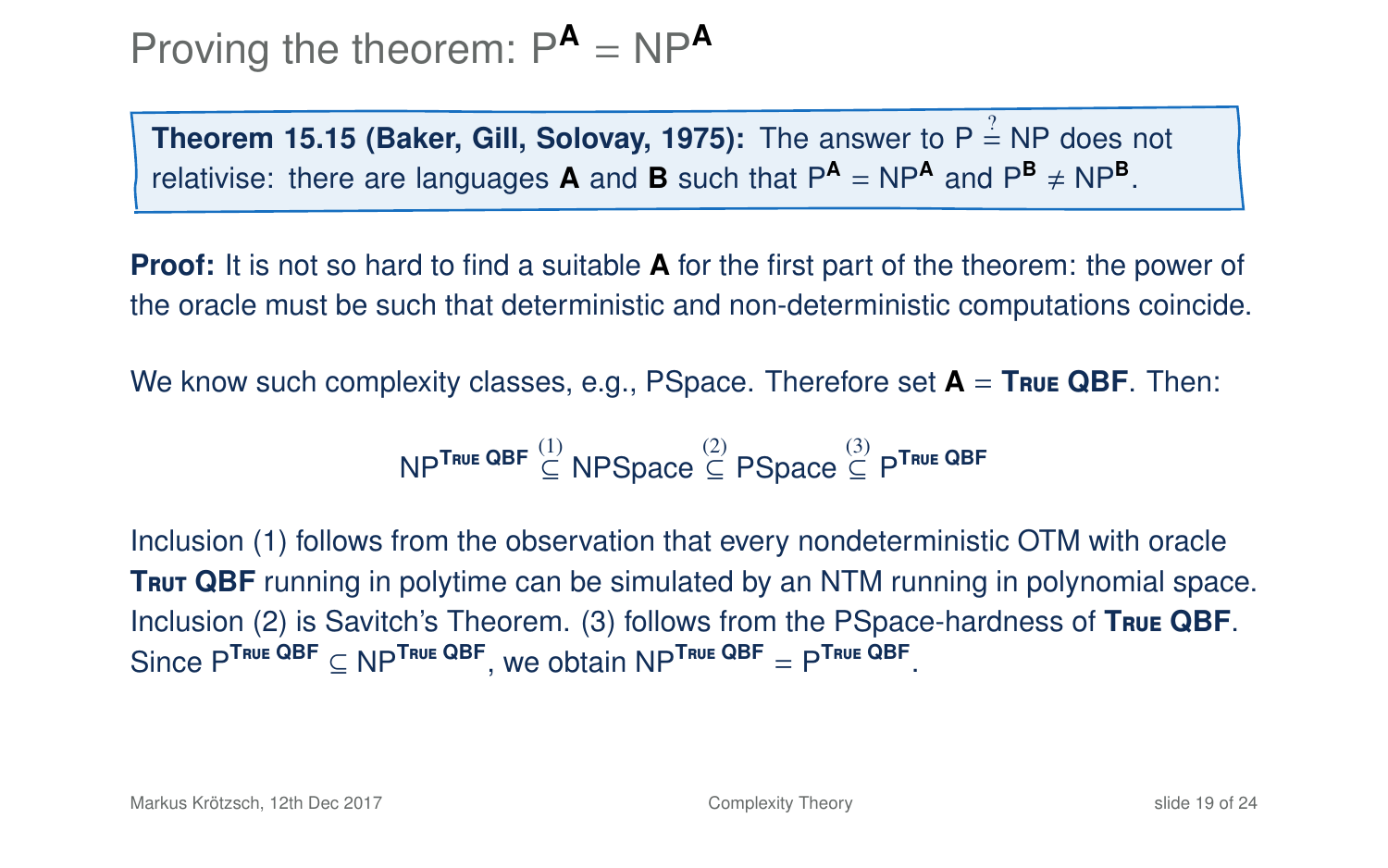**Theorem 15.16 (Baker, Gill, Solovay, 1975):** The answer to P  $\stackrel{?}{=}$  NP does not relativise: there are languages **A** and **B** such that  $P^{\text{A}} = NP^{\text{A}}$  and  $P^{\text{B}} \neq NP^{\text{B}}$ .

**Proof (continued):** To show  $P^{\mathbf{B}} \neq NP^{\mathbf{B}}$ , we define from an arbitrary language  $\mathbf{C} \subseteq \Sigma^*$ , a language **L<sub>c</sub>** as follows:

 $L_c = \{1^n | \text{ there is } v \in C \text{ with } |v| = n\}$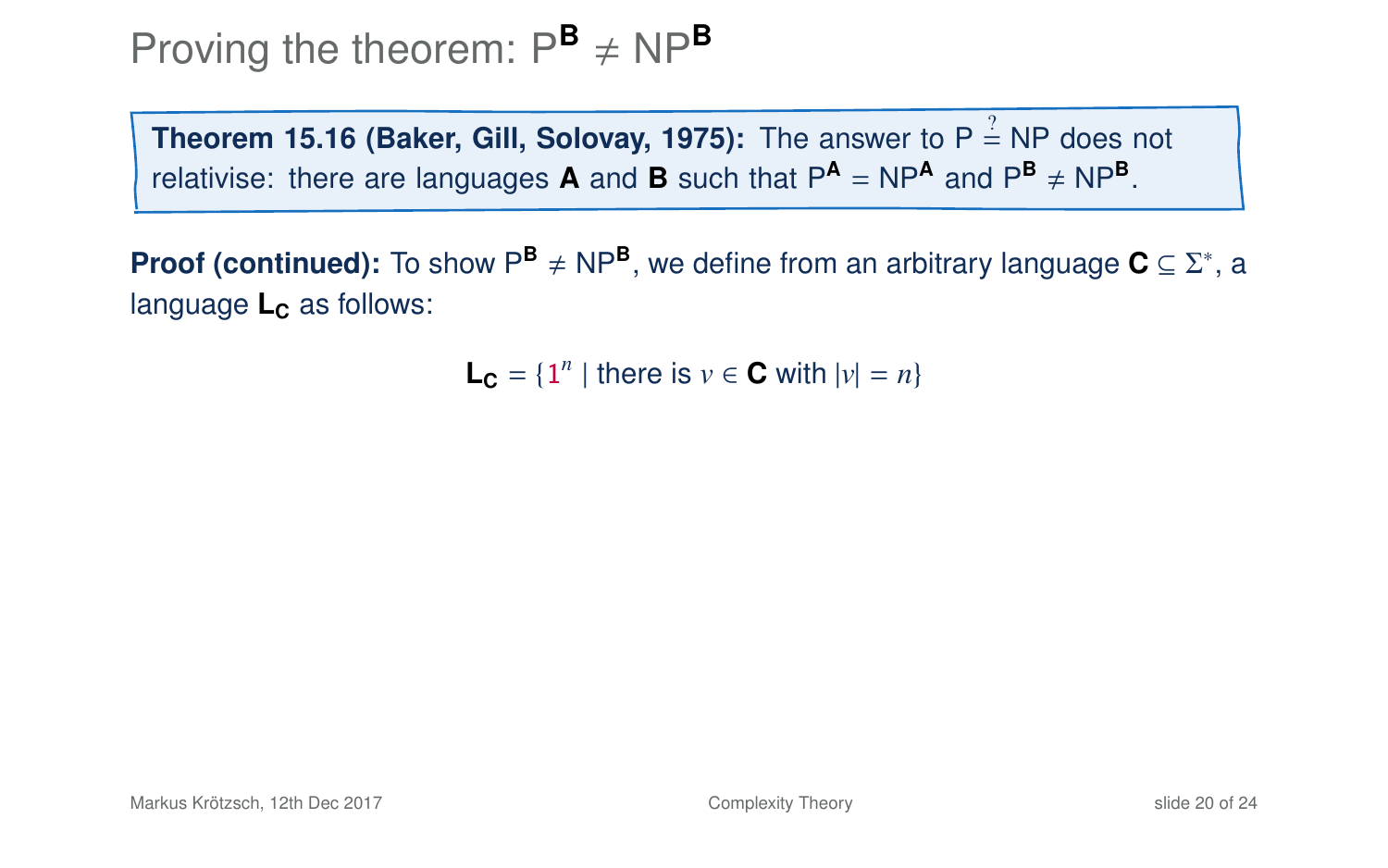**Theorem 15.16 (Baker, Gill, Solovay, 1975):** The answer to P  $\stackrel{?}{=}$  NP does not relativise: there are languages **A** and **B** such that  $P^{\text{A}} = NP^{\text{A}}$  and  $P^{\text{B}} \neq NP^{\text{B}}$ .

**Proof (continued):** To show  $P^{\mathbf{B}} \neq NP^{\mathbf{B}}$ , we define from an arbitrary language  $\mathbf{C} \subseteq \Sigma^*$ , a language **L<sub>c</sub>** as follows:

 $L_c = \{1^n | \text{ there is } v \in C \text{ with } |v| = n\}$ 

- Clearly, **L<sup>C</sup>** ∈ NP**<sup>C</sup>** : Given an input of form 1 *n* , an NTM can guess a suitable word *v* and use the **C**-oracle to check the guess
- Whether **L<sup>C</sup>** ∈ P **C** or not depends on **C**. (We have already shown that **<sup>L</sup>T**rue **QBF** <sup>∈</sup> <sup>P</sup> **<sup>T</sup>**rue **QBF** must hold)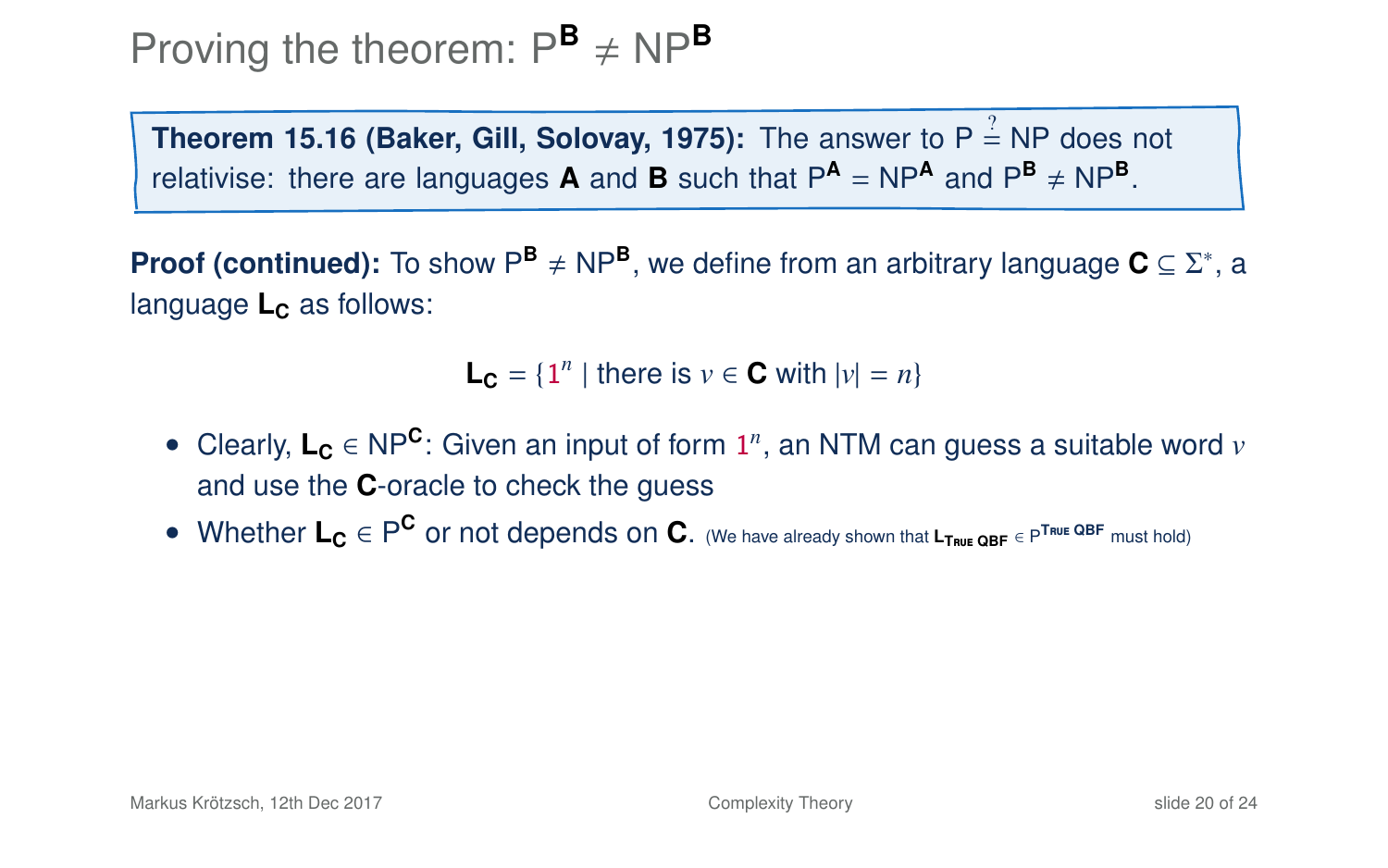**Theorem 15.16 (Baker, Gill, Solovay, 1975):** The answer to P  $\stackrel{?}{=}$  NP does not relativise: there are languages **A** and **B** such that  $P^{\text{A}} = NP^{\text{A}}$  and  $P^{\text{B}} \neq NP^{\text{B}}$ .

**Proof (continued):** To show  $P^{\mathbf{B}} \neq NP^{\mathbf{B}}$ , we define from an arbitrary language  $\mathbf{C} \subseteq \Sigma^*$ , a language **L<sub>c</sub>** as follows:

 $L_c = \{1^n | \text{ there is } v \in C \text{ with } |v| = n\}$ 

- Clearly, **L<sup>C</sup>** ∈ NP**<sup>C</sup>** : Given an input of form 1 *n* , an NTM can guess a suitable word *v* and use the **C**-oracle to check the guess
- Whether **L<sup>C</sup>** ∈ P **C** or not depends on **C**. (We have already shown that **<sup>L</sup>T**rue **QBF** <sup>∈</sup> <sup>P</sup> **<sup>T</sup>**rue **QBF** must hold)

We will construct the required language **B** such that  $L_B \notin P^B$ .

We only consider the input alphabet  $\Sigma = \{0, 1\}$ . Let  $\mathcal{M}_0, \mathcal{M}_1, \ldots$  be some enumeration polynomial time-bounded OTMs (with oracle **B**, but this is immaterial for the description of the OTM) for Σ. Let *p<sup>i</sup>* be a polynomial that provides a time bound for M*<sup>i</sup>* .

Markus Krötzsch, 12th Dec 2017 **[Complexity Theory](#page-0-0)** Complexity Theory slide 20 of 24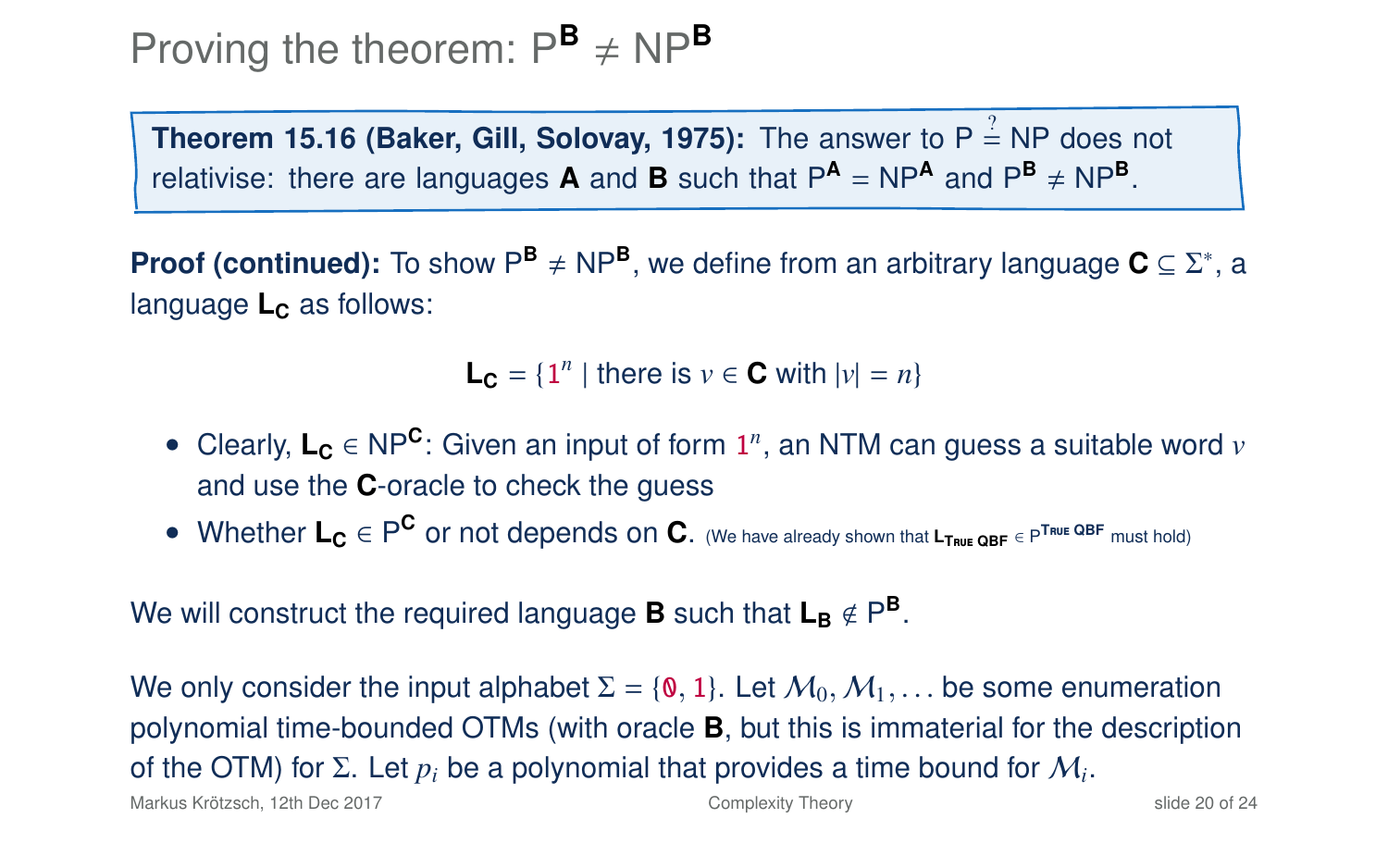**Theorem 15.17 (Baker, Gill, Solovay, 1975):** The answer to P  $\stackrel{?}{=}$  NP does not relativise: there are languages **A** and **B** such that  $P^{\text{A}} = NP^{\text{A}}$  and  $P^{\text{B}} \neq NP^{\text{B}}$ .

**Proof (continued):** We construct **B** such that  $L_B = \{1^n | \text{there is } v \in B \text{ with } |v| = n\} \notin P^B$ .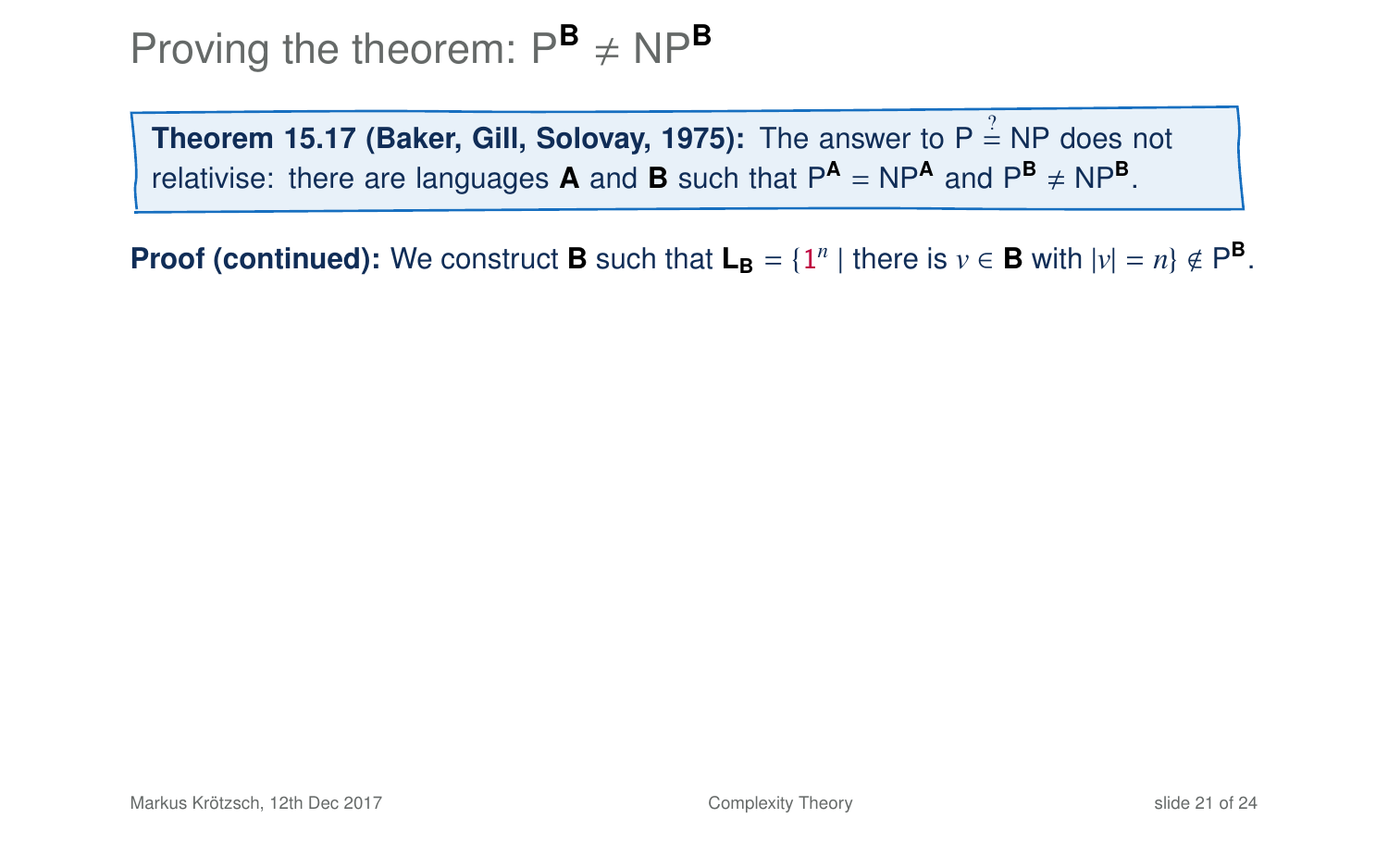**Theorem 15.17 (Baker, Gill, Solovay, 1975):** The answer to P  $\stackrel{?}{=}$  NP does not relativise: there are languages **A** and **B** such that  $P^{\text{A}} = NP^{\text{A}}$  and  $P^{\text{B}} \neq NP^{\text{B}}$ .

**Proof (continued):** We construct **B** such that  $L_B = \{1^n | \text{there is } v \in B \text{ with } |v| = n\} \notin P^B$ .

We define **B** from short words to longer words, proceeding in stages  $0, 1, \ldots$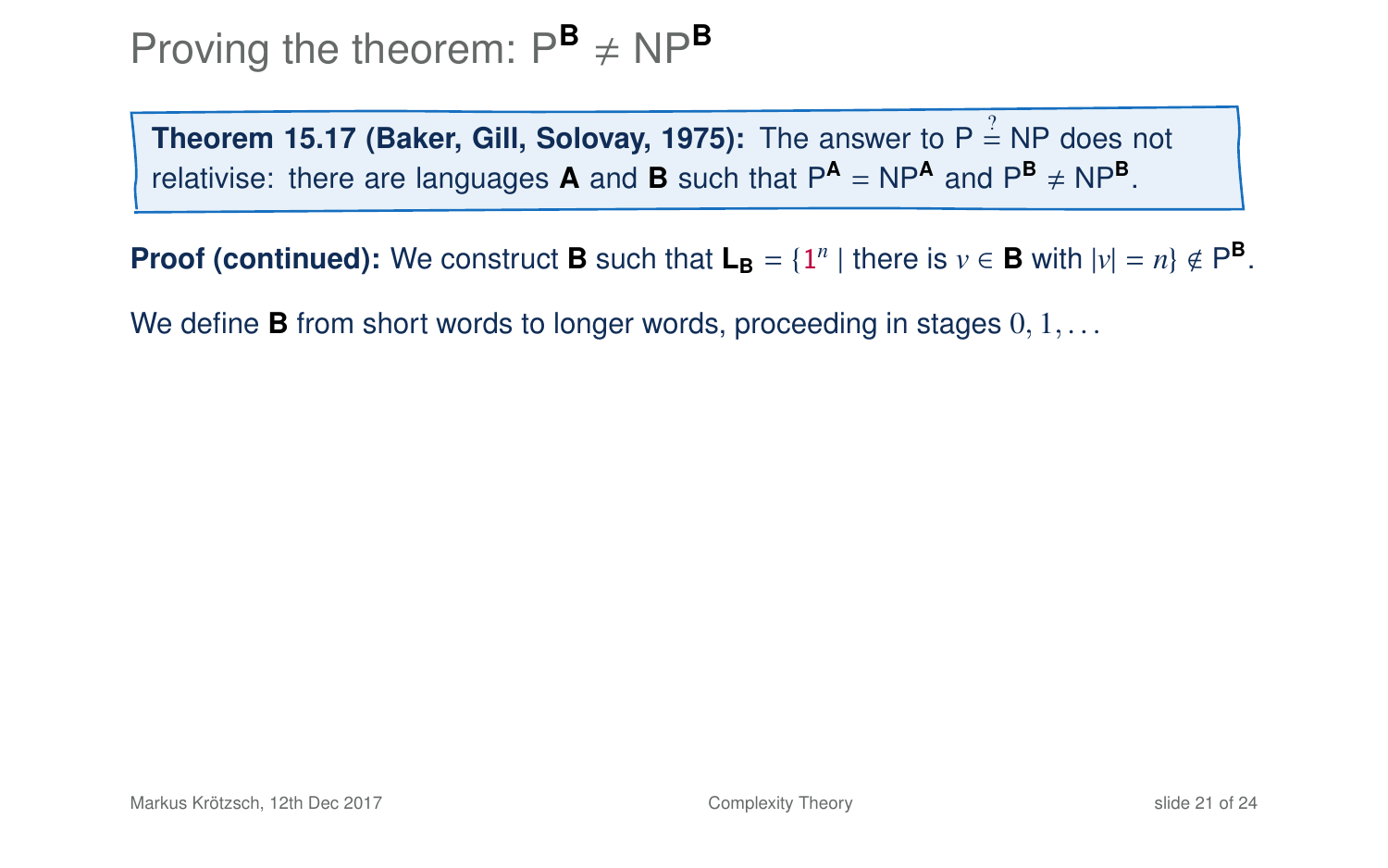**Theorem 15.17 (Baker, Gill, Solovay, 1975):** The answer to P  $\stackrel{?}{=}$  NP does not relativise: there are languages **A** and **B** such that  $P^{\text{A}} = NP^{\text{A}}$  and  $P^{\text{B}} \neq NP^{\text{B}}$ .

**Proof (continued):** We construct **B** such that  $L_B = \{1^n | \text{there is } v \in B \text{ with } |v| = n\} \notin P^B$ .

We define **B** from short words to longer words, proceeding in stages  $0, 1, \ldots$ In stage  $i \geq 0$ , do the following:

• Pick a number *n* such that (1) *n* is longer than the longest string *w* for which  $w \stackrel{?}{\in} \mathbf{B}$ has been defined yet, and (2)  $2^n > p_i(n)$ .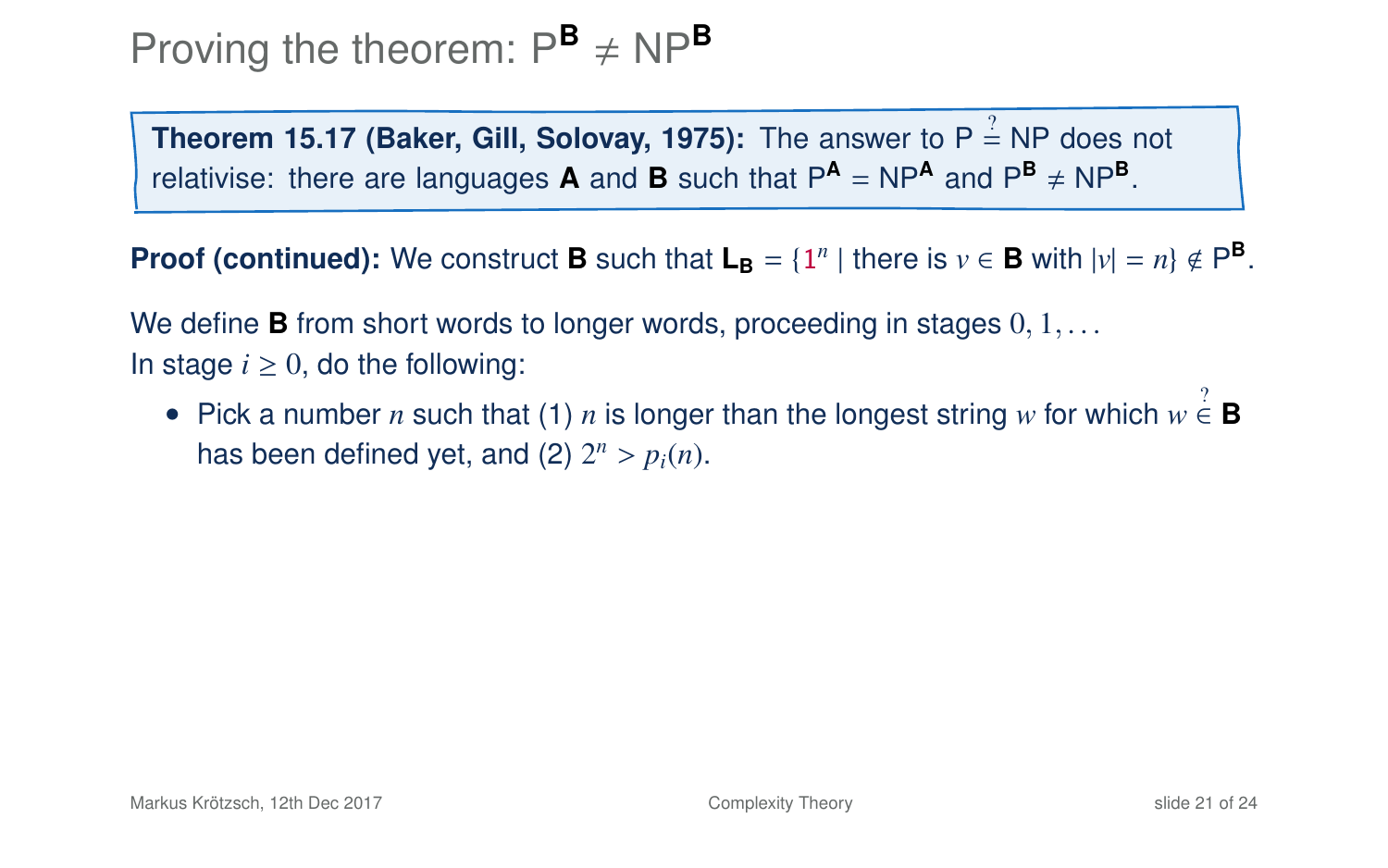# Proving the theorem:  $P^{\mathsf{B}} \neq NP^{\mathsf{B}}$

**Theorem 15.17 (Baker, Gill, Solovay, 1975):** The answer to P  $\stackrel{?}{=}$  NP does not relativise: there are languages **A** and **B** such that  $P^{\text{A}} = NP^{\text{A}}$  and  $P^{\text{B}} \neq NP^{\text{B}}$ .

**Proof (continued):** We construct **B** such that  $L_B = \{1^n | \text{there is } v \in B \text{ with } |v| = n\} \notin P^B$ .

We define **B** from short words to longer words, proceeding in stages  $0, 1, \ldots$ In stage  $i \geq 0$ , do the following:

- Pick a number *n* such that (1) *n* is longer than the longest string *w* for which  $w \stackrel{?}{\in} \mathbf{B}$ has been defined yet, and (2)  $2^n > p_i(n)$ .
- Simulate the (deterministic) run of  $\mathcal{M}_i$  on  $1^n$ . For oracle calls,  $w \in \mathbf{B}$ :
	- $-$  If  $w \stackrel{?}{\in}$  **B** was already defined, answer as defined.
	- $-$  If  $w \stackrel{?}{\in} \mathbf{B}$  was not defined before, answer no (and define  $w \notin \mathbf{B}$ ).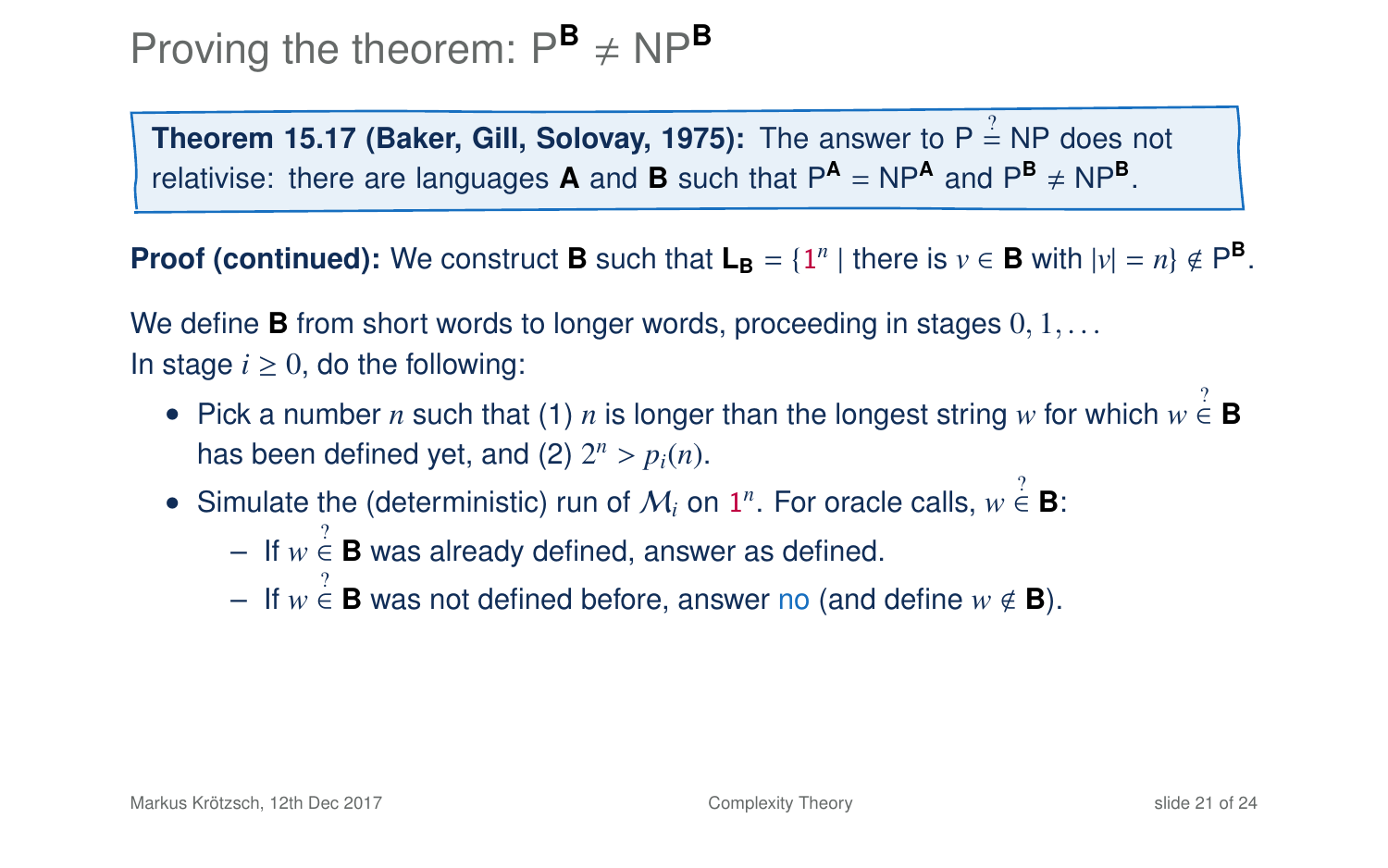**Theorem 15.17 (Baker, Gill, Solovay, 1975):** The answer to P  $\stackrel{?}{=}$  NP does not relativise: there are languages **A** and **B** such that  $P^{\text{A}} = NP^{\text{A}}$  and  $P^{\text{B}} \neq NP^{\text{B}}$ .

**Proof (continued):** We construct **B** such that  $L_B = \{1^n | \text{there is } v \in B \text{ with } |v| = n\} \notin P^B$ .

We define **B** from short words to longer words, proceeding in stages  $0, 1, \ldots$ In stage  $i \geq 0$ , do the following:

- Pick a number *n* such that (1) *n* is longer than the longest string *w* for which  $w \stackrel{?}{\in} \mathbf{B}$ has been defined yet, and (2)  $2^n > p_i(n)$ .
- Simulate the (deterministic) run of  $\mathcal{M}_i$  on  $1^n$ . For oracle calls,  $w \in \mathbf{B}$ :
	- $-$  If  $w \stackrel{?}{\in}$  **B** was already defined, answer as defined.
	- $-$  If  $w \stackrel{?}{\in} \mathbf{B}$  was not defined before, answer no (and define  $w \notin \mathbf{B}$ ).
- For all *w* with  $|w| \le n$  where  $w \in \mathbf{B}$  was not defined yet, define
	- $w \in \mathbf{B}$  if  $\mathcal{M}_i$  has rejected  $\mathbf{1}^n$
	- $w \notin \mathbf{B}$  if  $\mathcal{M}_i$  has accepted 1<sup>n</sup>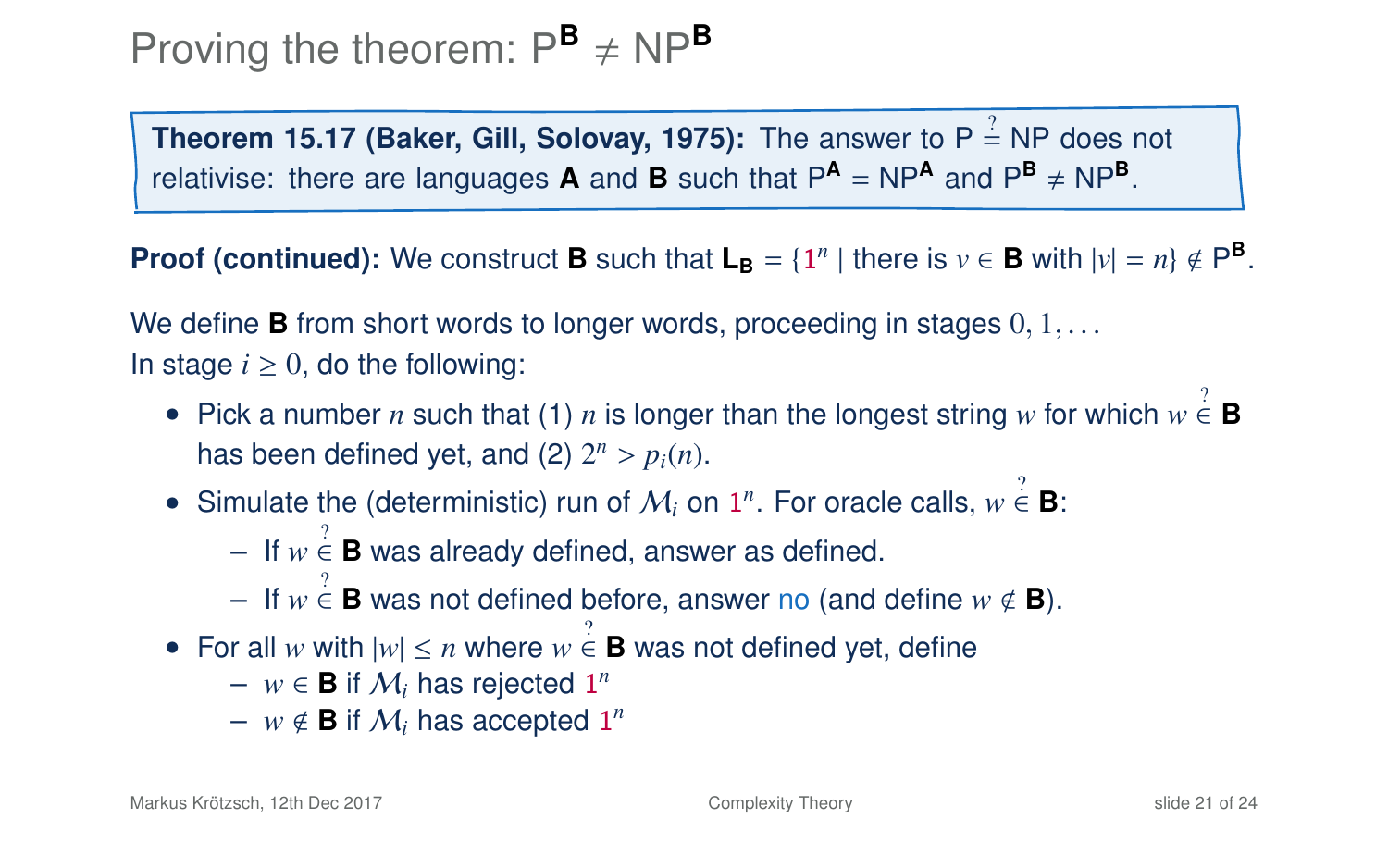**Theorem 15.17 (Baker, Gill, Solovay, 1975):** The answer to P  $\stackrel{?}{=}$  NP does not relativise: there are languages **A** and **B** such that  $P^{\text{A}} = NP^{\text{A}}$  and  $P^{\text{B}} \neq NP^{\text{B}}$ .

**Proof (continued):** We construct **B** such that  $L_B = \{1^n | \text{there is } v \in B \text{ with } |v| = n\} \notin P^B$ .

We define **B** from short words to longer words, proceeding in stages  $0, 1, \ldots$ In stage  $i \geq 0$ , do the following:

- Pick a number *n* such that (1) *n* is longer than the longest string *w* for which  $w \stackrel{?}{\in} \mathbf{B}$ has been defined yet, and (2)  $2^n > p_i(n)$ .
- Simulate the (deterministic) run of  $\mathcal{M}_i$  on  $1^n$ . For oracle calls,  $w \in \mathbf{B}$ :
	- $-$  If  $w \stackrel{?}{\in}$  **B** was already defined, answer as defined.
	- $-$  If  $w \stackrel{?}{\in} \mathbf{B}$  was not defined before, answer no (and define  $w \notin \mathbf{B}$ ).
- For all *w* with  $|w| \le n$  where  $w \in \mathbf{B}$  was not defined yet, define
	- $w \in \mathbf{B}$  if  $\mathcal{M}_i$  has rejected  $\mathbf{1}^n$
	- $w \notin \mathbf{B}$  if  $\mathcal{M}_i$  has accepted 1<sup>n</sup>

### Stage *i* therefore ends with  $w \stackrel{?}{\in} \mathbf{B}$  defined for all words  $w$  up to length  $n$ .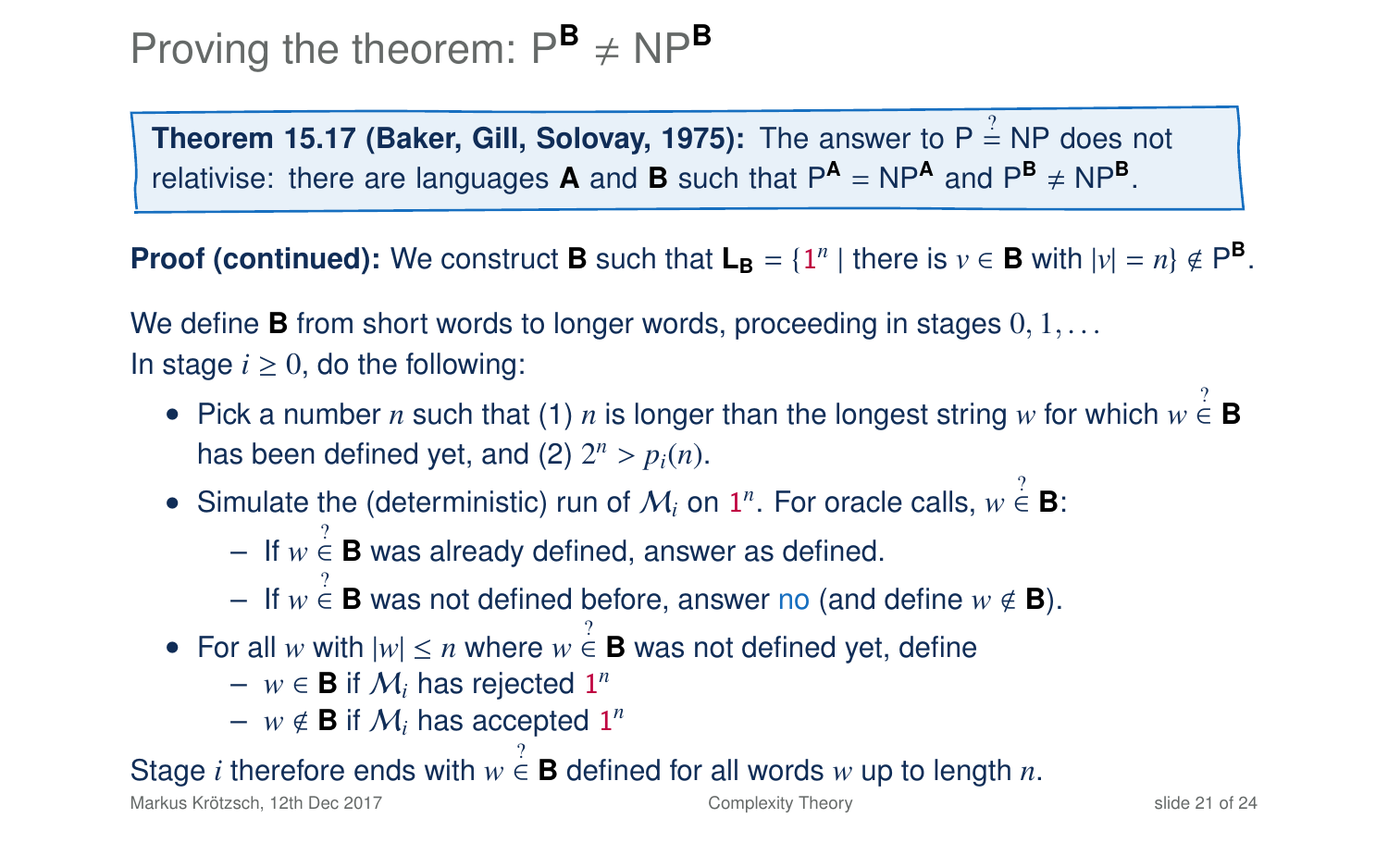**Theorem 15.18 (Baker, Gill, Solovay, 1975):** The answer to P  $\stackrel{?}{=}$  NP does not relativise: there are languages **A** and **B** such that  $P^{\text{A}} = NP^{\text{A}}$  and  $P^{\text{B}} \neq NP^{\text{B}}$ .

**Proof (continued):** The definitions of stage *i* ensure that  $M_i$  does not decide  $L_B$ , since (for the chosen *n*) we have  $\mathbf{L}_{\mathbf{B}}(1^n) \neq \mathcal{M}_i(1^n)$ :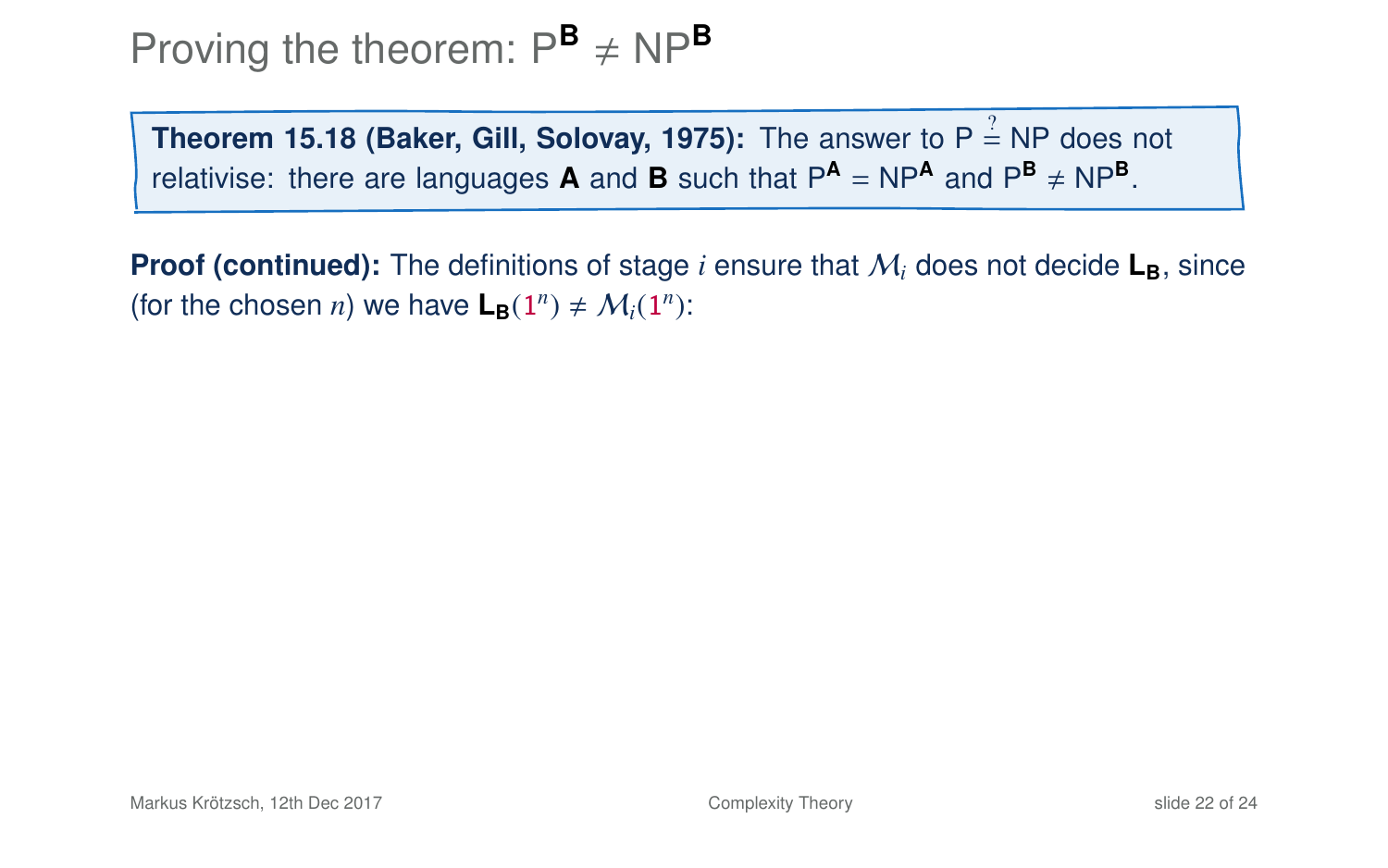**Theorem 15.18 (Baker, Gill, Solovay, 1975):** The answer to P  $\stackrel{?}{=}$  NP does not relativise: there are languages **A** and **B** such that  $P^{\text{A}} = NP^{\text{A}}$  and  $P^{\text{B}} \neq NP^{\text{B}}$ .

**Proof (continued):** The definitions of stage *i* ensure that  $M_i$  does not decide  $L_B$ , since (for the chosen *n*) we have  $\mathbf{L}_{\mathbf{B}}(1^n) \neq \mathcal{M}_i(1^n)$ :

• If  $1^n \in L\mathcal{M}_i$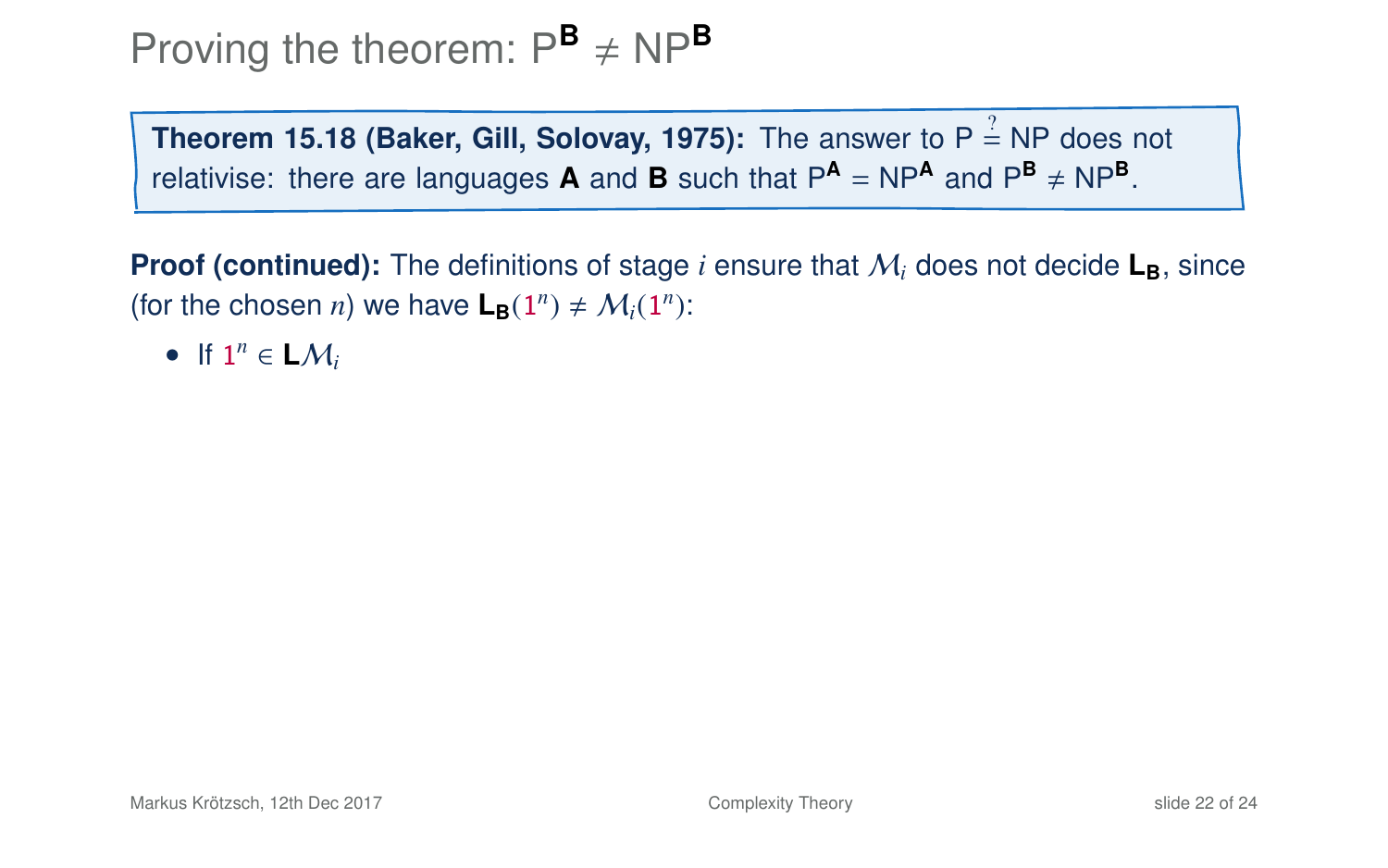**Theorem 15.18 (Baker, Gill, Solovay, 1975):** The answer to P  $\stackrel{?}{=}$  NP does not relativise: there are languages **A** and **B** such that  $P^{\text{A}} = NP^{\text{A}}$  and  $P^{\text{B}} \neq NP^{\text{B}}$ .

**Proof (continued):** The definitions of stage *i* ensure that  $M_i$  does not decide  $L_B$ , since (for the chosen *n*) we have  $\mathbf{L}_{\mathbf{B}}(1^n) \neq \mathcal{M}_i(1^n)$ :

• If  $1^n \in L\mathcal{M}_i$ , then we have defined **B** to contain no words of length *n*, so  $1^n \notin L_B$ .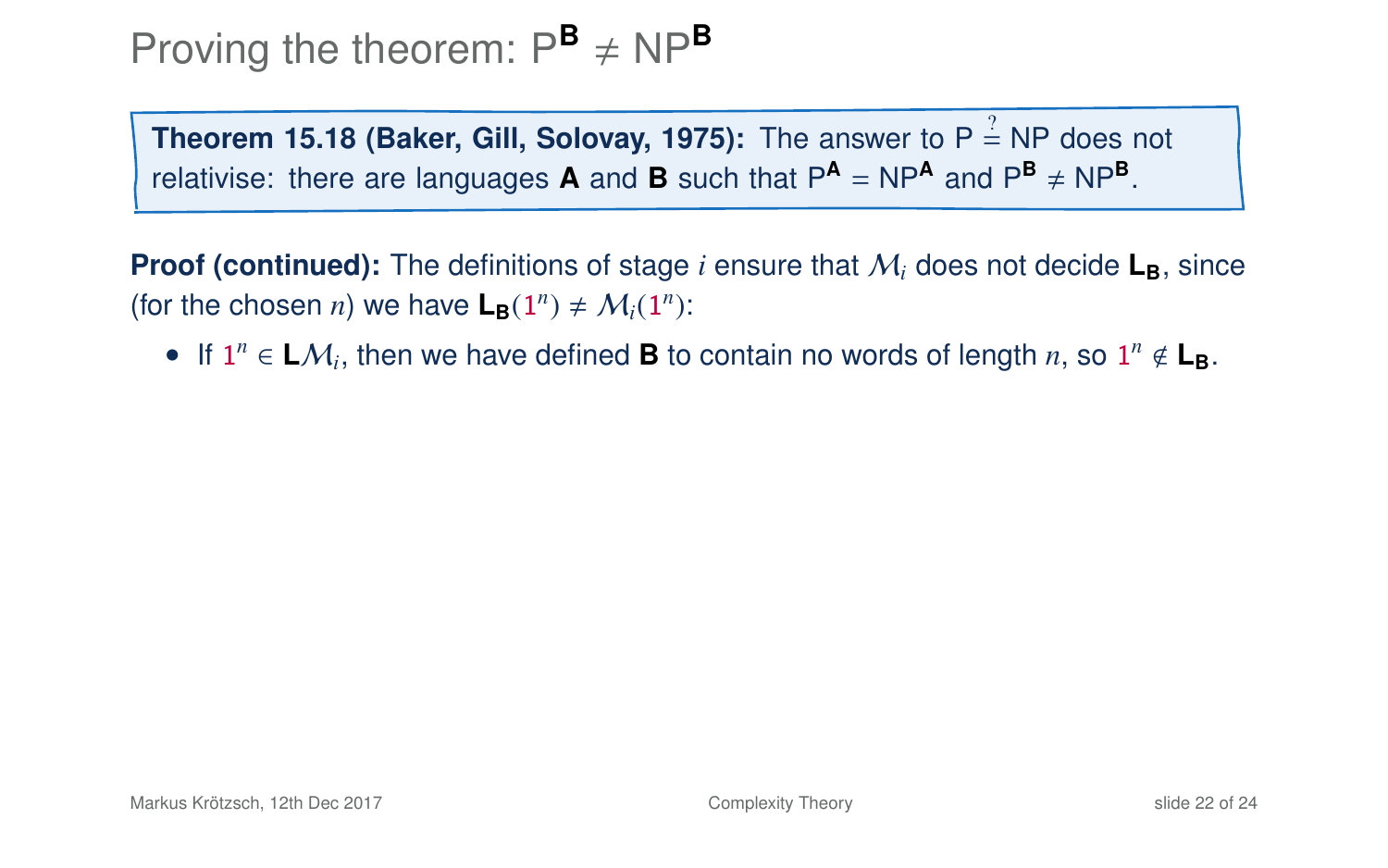**Theorem 15.18 (Baker, Gill, Solovay, 1975):** The answer to P  $\stackrel{?}{=}$  NP does not relativise: there are languages **A** and **B** such that  $P^{\text{A}} = NP^{\text{A}}$  and  $P^{\text{B}} \neq NP^{\text{B}}$ .

**Proof (continued):** The definitions of stage *i* ensure that  $M_i$  does not decide  $L_B$ , since (for the chosen *n*) we have  $\mathbf{L}_{\mathbf{B}}(1^n) \neq \mathcal{M}_i(1^n)$ :

- If  $1^n \in L\mathcal{M}_i$ , then we have defined **B** to contain no words of length *n*, so  $1^n \notin L_B$ .
- If  $1^n \notin LM_i$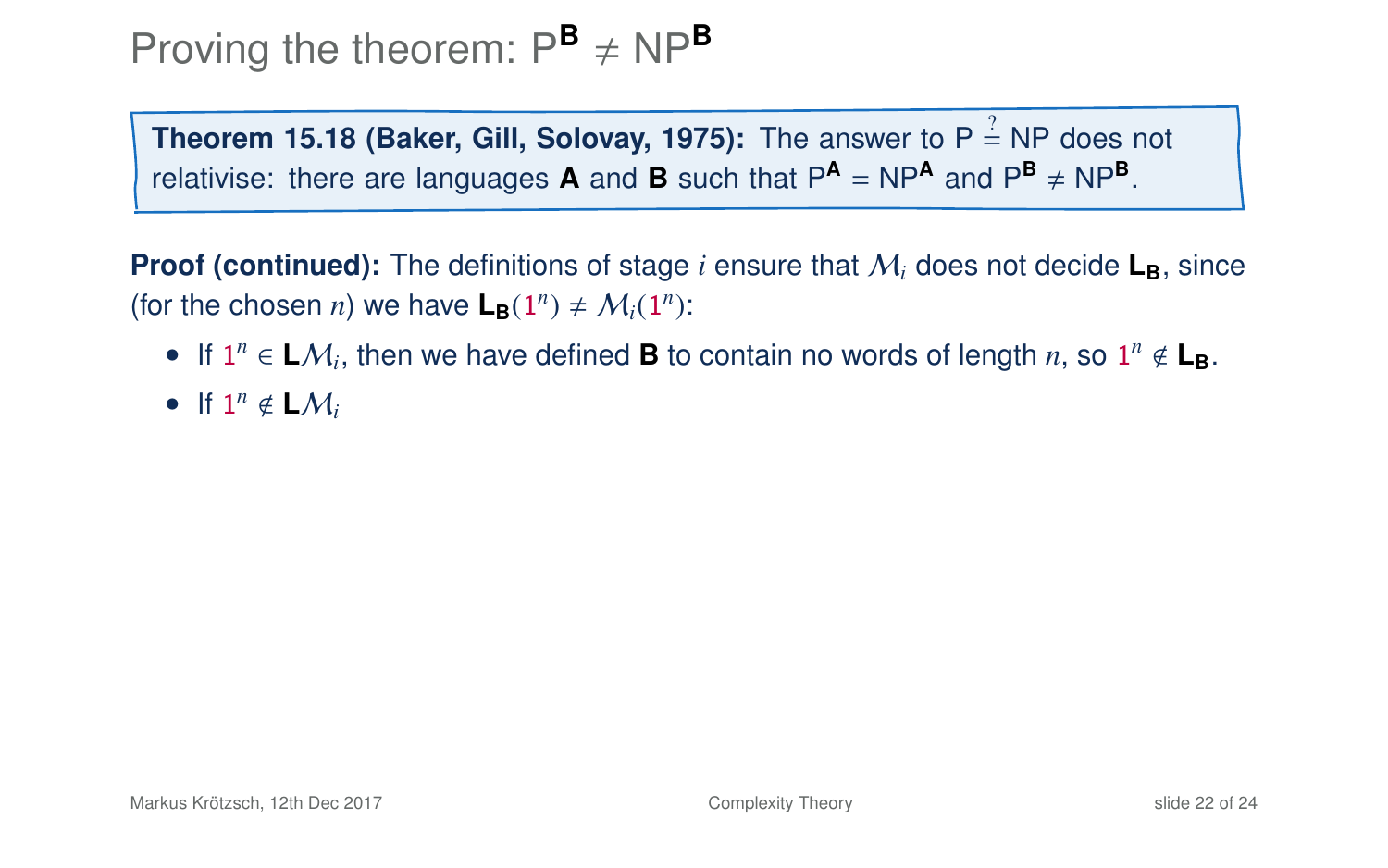**Theorem 15.18 (Baker, Gill, Solovay, 1975):** The answer to P  $\stackrel{?}{=}$  NP does not relativise: there are languages **A** and **B** such that  $P^{\text{A}} = NP^{\text{A}}$  and  $P^{\text{B}} \neq NP^{\text{B}}$ .

**Proof (continued):** The definitions of stage *i* ensure that  $M_i$  does not decide  $L_B$ , since (for the chosen *n*) we have  $\mathbf{L}_{\mathbf{B}}(1^n) \neq \mathcal{M}_i(1^n)$ :

- If  $1^n \in L\mathcal{M}_i$ , then we have defined **B** to contain no words of length *n*, so  $1^n \notin L_B$ .
- If  $1^n \notin LM_i$ , then there is a word w of length  $|w| = n$  such that the run of  $M_i$  on  $1^n$ did not make an oracle call for  $w \stackrel{?}{\in} \mathbf{B}$ . This follows since there are  $2^n$  words of this length, but at most  $p_i(n) < 2^n$  oracle calls. Hence, we have defined  $w \in \mathbf{B}$ , so  $1^n \in \mathbf{I}$  $1^n \in L_B$ .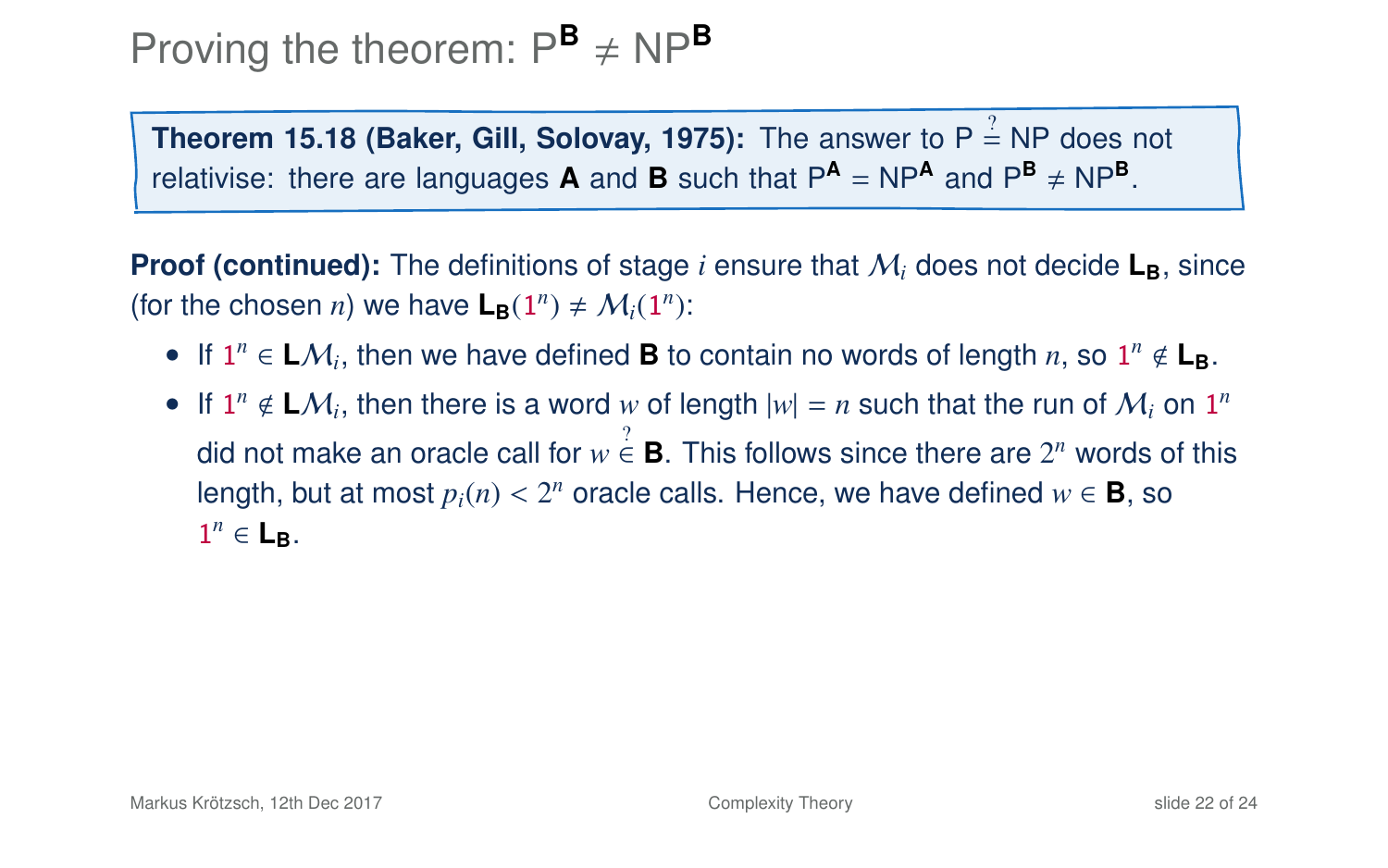**Theorem 15.18 (Baker, Gill, Solovay, 1975):** The answer to P  $\stackrel{?}{=}$  NP does not relativise: there are languages **A** and **B** such that  $P^{\text{A}} = NP^{\text{A}}$  and  $P^{\text{B}} \neq NP^{\text{B}}$ .

**Proof (continued):** The definitions of stage *i* ensure that  $M_i$  does not decide  $L_B$ , since (for the chosen *n*) we have  $\mathbf{L}_{\mathbf{B}}(1^n) \neq \mathcal{M}_i(1^n)$ :

- If  $1^n \in L\mathcal{M}_i$ , then we have defined **B** to contain no words of length *n*, so  $1^n \notin L_B$ .
- If  $1^n \notin LM_i$ , then there is a word w of length  $|w| = n$  such that the run of  $M_i$  on  $1^n$ did not make an oracle call for  $w \stackrel{?}{\in} \mathbf{B}$ . This follows since there are  $2^n$  words of this length, but at most  $p_i(n) < 2^n$  oracle calls. Hence, we have defined  $w \in \mathbf{B}$ , so  $1^n \in \mathbf{I}$  $1^n \in L_B$ .

Since  $L_B \neq L(M_i)$  holds for all polynomial time bounded determinsitic OTMs  $M_i$  with oracle **B**, we obtain  $L_B \notin P^B$ .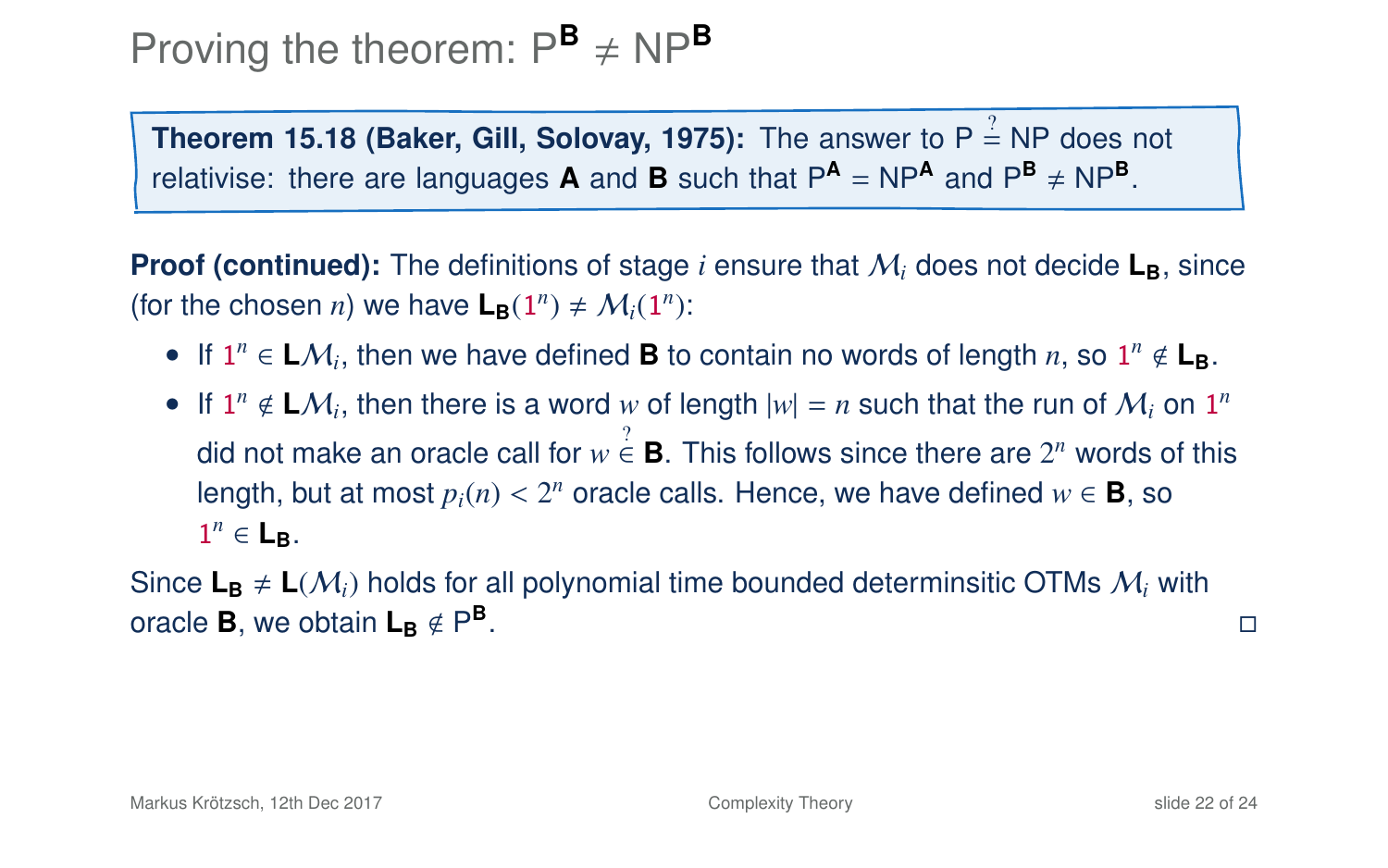## Discussion: The proof of Baker/Gill/Solovay

#### **Note 1:** Our proof for  $P^{\mathbf{B}} \neq NP^{\mathbf{B}}$  would work not just for  $P^{\mathbf{B}}$  but for any DTime(f)<sup>B</sup> where  $f \in o(2^n)$ .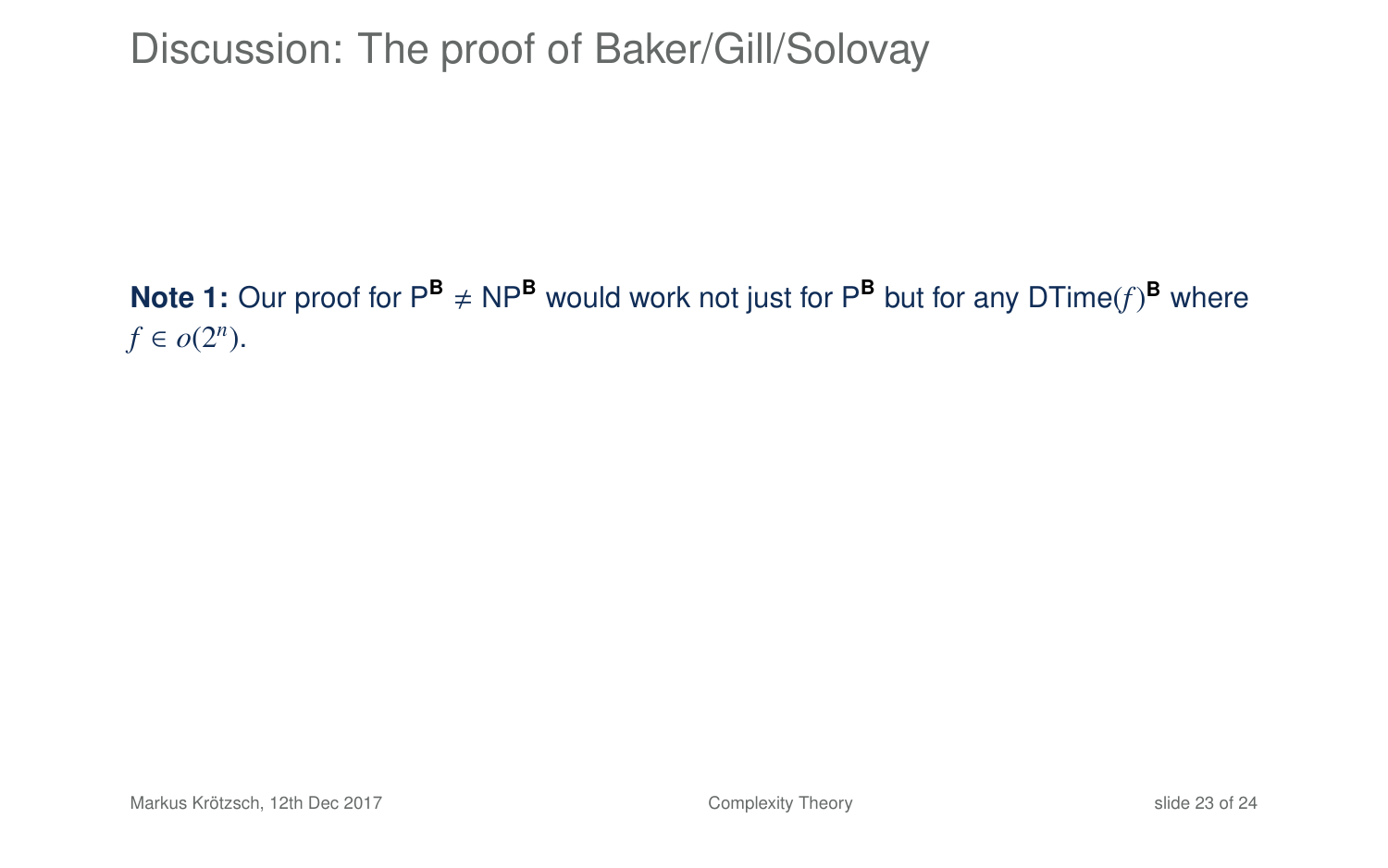**Note 1:** Our proof for  $P^{\mathbf{B}} \neq NP^{\mathbf{B}}$  would work not just for  $P^{\mathbf{B}}$  but for any DTime(f)<sup>B</sup> where  $f \in o(2^n)$ .

**Note 2:** The proof uses diagonalisation, but not as a method for specifying Turing machines. Indeed, we do not require **B** to be computable (though it is), and we do not have to ensure that a particular resource-bounded TM can compute it.